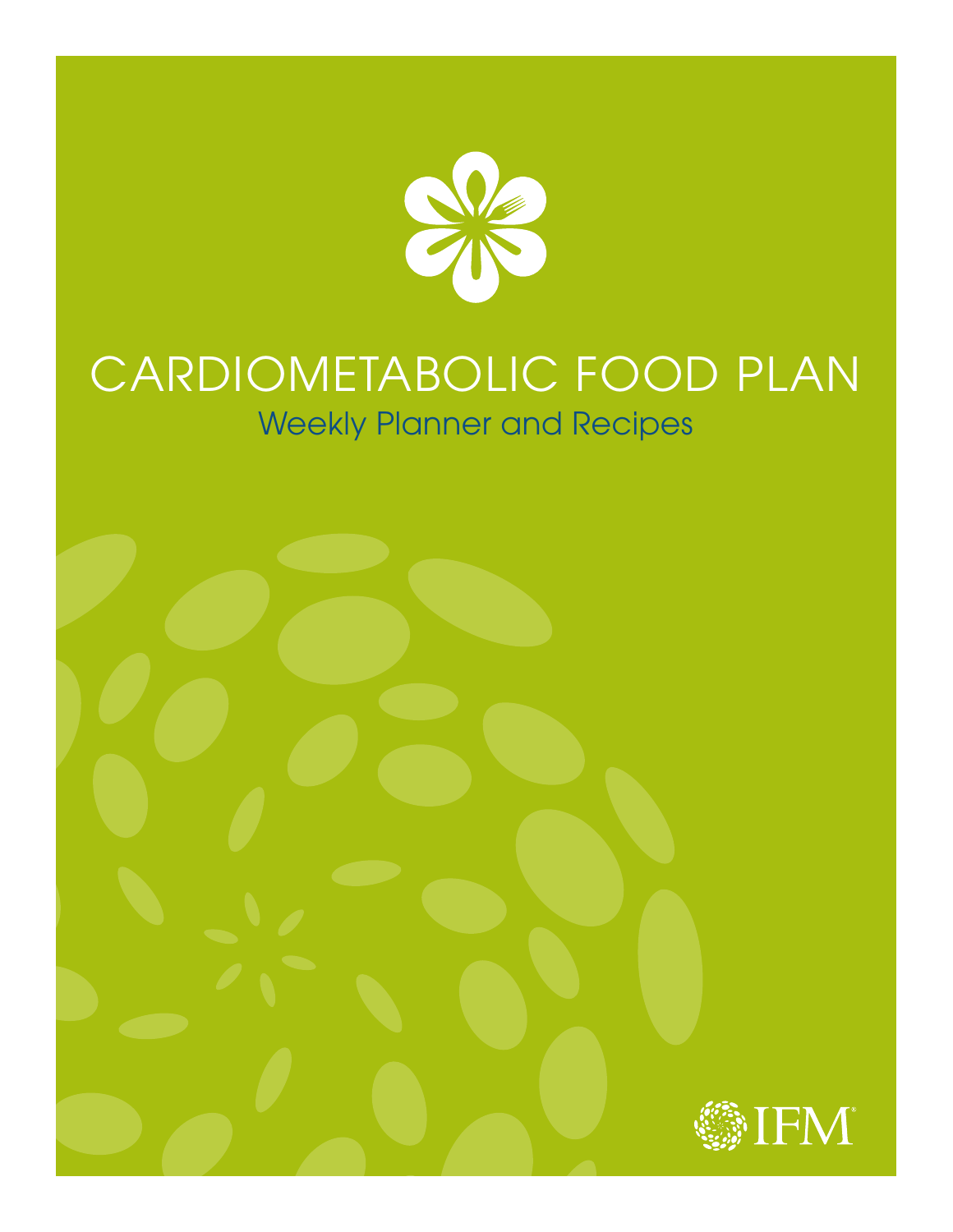

## CARDIOMETABOLIC FOOD PLAN – A WEEK OF MEALS & SNACKS

|                                         | <b>DAY 1</b>                                                                                                                                                                                             | DAY <sub>2</sub>                                                                                                                                                       | DAY <sub>3</sub>                                                                                                                                                                                  | DAY 4                                                                                                                                                                                                  | DAY <sub>5</sub>                                                                                                                                                                      | DAY 6                                                                                                                                               | DAY <sub>7</sub>                                                                                                                                                                       |
|-----------------------------------------|----------------------------------------------------------------------------------------------------------------------------------------------------------------------------------------------------------|------------------------------------------------------------------------------------------------------------------------------------------------------------------------|---------------------------------------------------------------------------------------------------------------------------------------------------------------------------------------------------|--------------------------------------------------------------------------------------------------------------------------------------------------------------------------------------------------------|---------------------------------------------------------------------------------------------------------------------------------------------------------------------------------------|-----------------------------------------------------------------------------------------------------------------------------------------------------|----------------------------------------------------------------------------------------------------------------------------------------------------------------------------------------|
| <b>Breakfast</b>                        | Fresh Spinach<br>Quiche Cups*<br><b>Orange</b>                                                                                                                                                           | Chocolate<br>Mint Spinach<br>Smoothie*                                                                                                                                 | $\blacksquare$ Chia<br>Pomegranate<br>Oatmeal*                                                                                                                                                    | Vegetable Egg<br>Scramble*<br><b>Blueberries</b>                                                                                                                                                       | Strawberry<br>Peach Kale<br>Smoothie*                                                                                                                                                 | <b>Egg White</b><br>Vegetable<br>Frittata*<br>Cantaloupe                                                                                            | $\blacksquare$ Protein<br>Pancakes*<br><b>Blueberries</b><br>pureed                                                                                                                    |
| <b>Snack</b>                            | Greek Yogurt<br><b>Blackberries</b>                                                                                                                                                                      | <b>Fresh Yellow</b><br>Pear<br><b>Hummus</b>                                                                                                                           | <b>Marinated</b><br>Olives*                                                                                                                                                                       | Kefir                                                                                                                                                                                                  | <b>Purple Plum</b><br><b>Mixed Nuts</b>                                                                                                                                               | ■ Celery<br>Almond Butter                                                                                                                           | $\blacksquare$ Dark<br>Chocolate,<br>70% or higher<br>Cocoa<br><b>Pistachio Nuts</b>                                                                                                   |
| <b>Lunch</b>                            | Chicken<br>Pomegranate<br>Quinoa Salad*<br>■ Sugar-Snap<br>Peas, Carrots,<br>and Yellow<br><b>Pepper Sticks</b>                                                                                          | <b>LO</b> Ten<br>Vegetable<br>Soup with<br>Tempeh*<br>Savory Seed<br>Crackers*                                                                                         | <b>Thai Barley</b><br>and Veggie<br>Stir-Fry with<br>Edamame*<br><b>Mixed Greens</b><br>Olive Oil<br>Cabernet<br>Vinaigrette*                                                                     | <b>LO Thai Barley</b><br>and Veggie<br>Stir-Fry with<br>Edamame*<br><b>Mixed Greens</b><br>Olive Oil<br>Cabernet<br>Vinaigrette*                                                                       | <b>Black Soy Bean</b><br>Cocoa Soup<br>with Lime Zest*<br>Red and Yellow<br>Pepper, Celery<br>strips with LO<br>Homemade<br>Guacamole*                                                | <b>LO Black Soy</b><br><b>Bean Cocoa</b><br>Soup with Lime<br>Zest*<br>Red and Yellow<br>Pepper, Celery<br>strips with LO<br>Homemade<br>Guacamole* | Greek Lentil<br>Stew*<br>• Marinated<br>Vegetables*                                                                                                                                    |
| <b>Snack</b>                            | <b>Almonds</b><br><b>Dark</b><br>Chocolate;<br>70% or higher<br>Cocoa                                                                                                                                    | Avocado,<br>(sliced/<br>chopped) with<br>Cumin, Salt and<br>Pepper, Lemon<br>Juice                                                                                     | $\blacksquare$ Flax Muffin in a<br>$Cup*$<br>Hot Green Tea                                                                                                                                        | Orange and<br><b>Yellow Pepper</b><br>and Celery<br><b>Strips</b><br>Guacamole*                                                                                                                        | <b>Marinated</b><br>Olives*                                                                                                                                                           | <b>Balsamic</b><br><b>Roasted Beets*</b><br><b>Pumpkin Seeds</b>                                                                                    | <b>Sliced Zucchini</b><br>Sweet Potato<br>Hummus*                                                                                                                                      |
| <b>Dinner</b>                           | <b>Ten Vegetable</b><br>Soup with<br>Tempeh*<br>Savory Seed<br>Crackers*                                                                                                                                 | ■ Sautéed<br>Chicken and<br>Kiwi*<br>Cilantro Lime<br>Cauliflower<br>Rice*<br><b>Mixed Greens</b><br>Olive Oil<br>Cabernet<br>Vinaigrette*                             | • Poached<br>Fish with<br><b>Fire-Roasted</b><br>Tomato Sauce*<br>Steamed Kale<br><b>Purple</b><br>Cabbage<br>Salad*                                                                              | Grilled Flank<br>Steak*<br>Roasted Root<br>Vegetable<br>Salad*<br><b>Fruity Spinach</b><br>Salad*                                                                                                      | Salmon Pecan<br>Cakes*<br>Roasted Beets<br>with Greens*<br>Roasted Brussels<br>Sprouts*                                                                                               | Coconut<br>Chicken with<br>Purple Rice*<br>Steamed<br><b>Broccoli</b><br>Kale Salad*<br>• Raspberry<br>Peach Fruit<br>Fluff*                        | Asian Turkey<br>Cabbage<br>Boats*<br><b>Fresh Berries</b><br>with Coconut<br>Mango Cream*                                                                                              |
| <b>Therapeutic</b><br><b>Food Focus</b> | Spinach,<br>yogurt,<br>pomegranate,<br>dark<br>chocolate,<br>tempeh,<br>onion, garlic,<br>parsley, olive<br>oil, scallions,<br>almonds,<br>tomatoes,<br>celery, leeks,<br>Swiss chard,<br>flax/chia seed | Spinach, onion,<br>garlic, parsley,<br>tomato, celery,<br>leeks, Swiss<br>chard, flax<br>& chia seed,<br>avocado, olive<br>oil, scallions,<br>tempeh, mixed<br>greens, | • Rolled<br>oats, chia/<br>flax seed,<br>pomegranate,<br>olives, olive<br>oil, kale garlic,<br>barley, onion,<br>edamame,<br>green tea,<br>avocado,<br>tomatoes, wild<br>cod, parsley,<br>almonds | Olive oil,<br>edamame,<br>onion,<br>tomato, kefir,<br>blueberries,<br>garlic, barley,<br>mixed greens<br>celery,<br>avocado,<br>parsley,<br>walnuts,<br>spinach,<br>flax seed oil,<br>scallions, beets | Kale, almond,<br>mixed nuts,<br>olive oil, beets,<br>onion, garlic,<br>celery, black<br>soy bean,<br>scallions,<br>avocado,<br>olives, pecans,<br>spinach,<br>parsley, wild<br>salmon | Olive oil, onion,<br>tomatoes,<br>spinach,<br>celery, almond<br>butter, black<br>soy beans,<br>avocado,<br>beets, kale                              | <b>Blueberries</b><br>pistachios, dark<br>chocolate,<br>onion, olive oil,<br>garlic, tomato,<br>pomegranate<br>juice, black<br>olives, Chinese<br>cabbage,<br>almonds,<br>blackberries |

*\*Recipe included Leftover – LO*

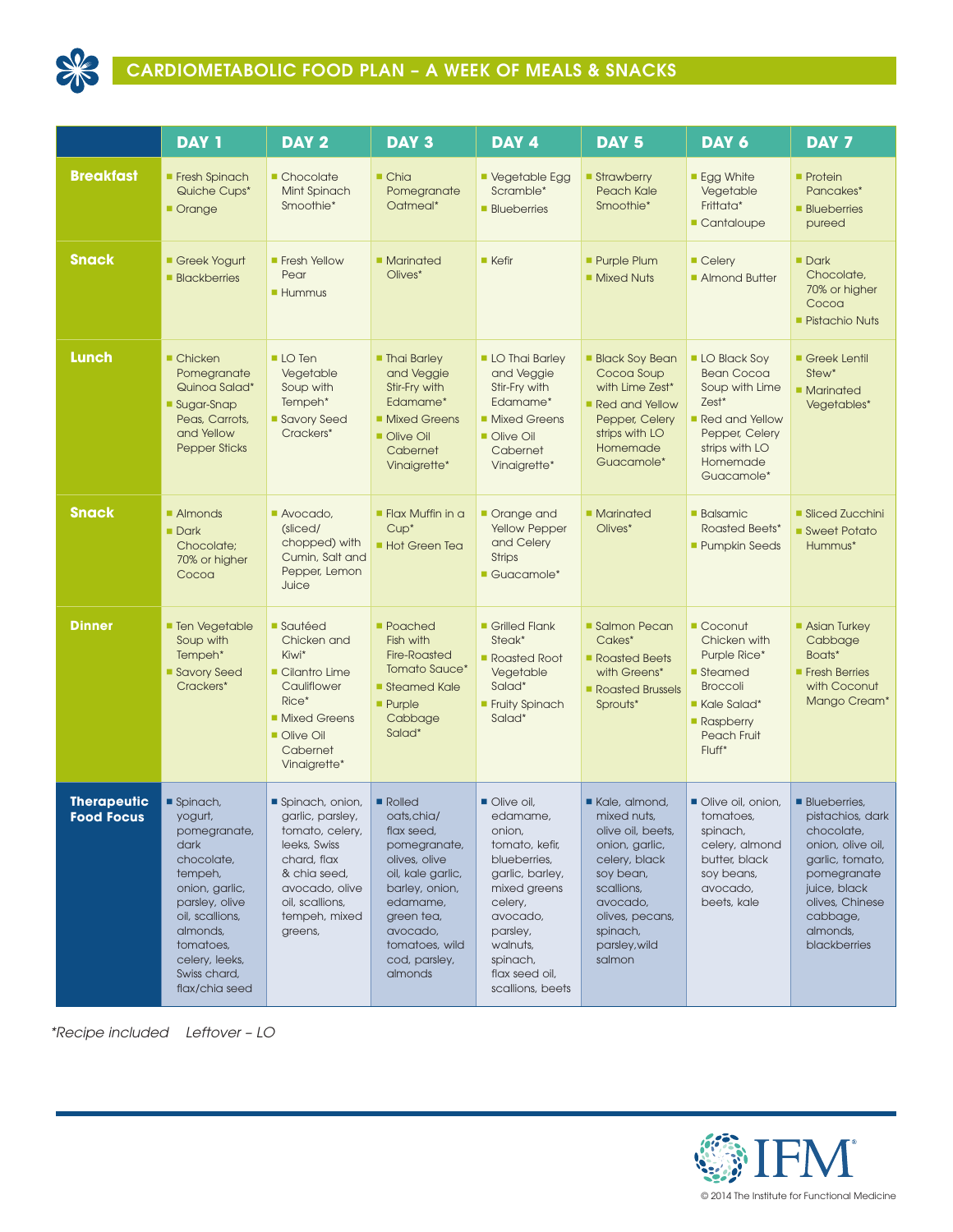

## CARDIOMETABOLIC FOOD PLAN – SHOPPING GUIDE

### Fresh Produce Vegetables

- □ Carrots, shredded-8-10 oz pkg
- □ Carrots, 2–16 oz bags
- □ Spinach–2 large 10 oz pkgs
- o Spring Mix*–large 10 oz pkg*
- □ Kale-2 bunches
- □ Swiss Chard-1 bunch
- $\Box$  Red Pepper-4, Yel 2, Or 1
- □ Jalapeno Pepper-1 sm
- □ Yellow Onion-5-6 med
- □ Red Onion–3 med
- □ Green Onion–2 bunches
- □ Garlic-4-5 bulbs or 32 oz jar minced
- □ Leek-1 med
- □ Celery-2 bunches
- o Brussels Sprouts*–4 c*
- □ Broccoli-2 heads
- $\Box$  Broccoli Slaw-1, 8-10 oz pkg
- □ Chinese Cabbage–1 head
- □ Beets- 2 bunches-6-8 med
- □ Cherry or Grape Tomatoes-1 pkg
- $\Box$  1 Bunch Mint, 2 Bunches Cilantro
- $\Box$  1 Bunch each Basil and Flat Parsley
- □ Ginger Root-1-2 inch
- □ Sweet Potato-4 med
- □ Yellow Potato-2 med
- □ Sugar Snap Peas-4 oz
- □ Cauliflower-2 med heads
- □ Cabbage-1 green, 1 purple
- □ Chinese Eggplant-1 sm
- o Mushrooms*–8 oz*
- □ Parsnip-1 med
- □ Zucchini & Yellow Squash-1 ea

#### **Time Saver Tips:**

- **n** Roast beets for day 5 dinner and use 2 the next day for afternoon snack.
- **n** Olive Oil Cabernet Vinaigrettedouble the recipe for day 2 dinner and use it for days 3 and 4 lunch salads.
- **n** Purchase all canned goods, **nuts/seeds and condiments in low sodium or no salt added forms if available.**

### Meat/Fish/Eggs/ Plant Proteins

- $\Box$  Chicken Breast boneless, skinless*–2.5 lbs*
- □ Ground Turkey Breast-1 *lb*
- □ Flank Steak-2-3 lbs
- □ Cod or Halibut-1.5 lbs
- $\Box$  Tempeh–16 oz
- □ Organic Cage-Free Eggs-1 doz
- □ Organic Egg Whites-16 oz

#### Dairy/Dairy Alternative

- o Feta Cheese*–8 oz*
- □ Cottage Cheese 1%–4 oz
- o Greek Yogurt*–1, 6-8 oz*
- □ Light Ricotta Cheese-4 oz
- □ Almond Milk, unsweetened-½
- $\Box$  Kefir–6-8 oz

*gal*

### Frozen Foods

- □ Organic Edamame-8 oz
- o Strawberries*–8 oz*
- o Peaches*–16 oz*
- o Raspberries*–16 oz*
- $\Box$  Mangos-10 oz
- □ Pomegranate Seeds-8 oz
- □ Apple juice, concentrate– sm

### Fruit, Fresh

- $\Box$  Oranges-3-4
- $\Box$  Apples–3
- $\Box$  Lemons-4-5
- $\square$  Limes-4-5
- □ Kiwis-3 ripe
- □ Avocados-4-5
- o Strawberries*–2 c*
- o Blueberries*–3 c*
- o Blackberries*–1 c*
- □ Yellow Pear-1
- $\Box$  Cantaloupe–1  $c$
- □ Purple Plum-1

### Grains/Legumes

Condiments/Oils

 $\Box$  Hot Pepper Sauce  $\Box$  Olive Oil–16-24 oz □ Coconut Oil-2 T o Grape Seed Oil*–4 oz* □ Sesame Oil–1 T  $\Box$  Flax Oil–2 T

Vinegar

Spices

 $\square$  Sea Salt  $\Box$  Black Pepper  $\Box$  Oregano and Basil  $\Box$  Red Pepper Flakes

 $\Box$  Bay Leaf-1-2 o Coriander Seed*–¼ t* o Xanthan Gum*–¼ t*  $\square$  Corn Starch  $\Box$  Baking Powder  $\Box$  Cumin, Curry Powder, Cinnamon, Dry Mustard, Paprika, Thyme

Nuts/Seeds

 $\Box$  Pecans–1<sup>3</sup>/4 c

o Walnuts, chopped*–½ c*  $\Box$  Ground Flax Seed-½ c o Chia Seed*–½ c*

□ Roasted Sesame Seeds-1T  $\Box$  Poppy Seeds– $\frac{1}{2}$  T  $\square$  Pumpkin Seeds & Pistachios*–¼ c each* o Mixed Nuts*–¼ c*

□ Tamari Sauce, wheat free–16 oz o Red Wine, Cabernet*–4-6 oz*

 $\Box$  Balsamic, Red Wine, and Rice

 $\Box$  Coconut Aminos-5 T □ Soy Sauce, Low Sodium-8 oz

 $\Box$  Garlic and Onion Powder

 $\Box$  Peppermint & Vanilla Extracts

□ Almonds–raw, 4 oz, slivered, 1 c □ Almond Butter-small jar  $\Box$  Cashews, chopped–3 T o Sunflower Seeds, toasted*–⅔ c*

- o Quinoa*–¾ c*
- o Rolled Oats*–⅔ c*
- o Pearled Barley*–½ c*
- o Purple Rice*–¾ c*
- $\Box$  Lentils–1 c
- $\Box$  Hummus- $\frac{1}{4}c$

### **Miscellaneous**

- □ Dark Chocolate, 70% cocoa-*2 oz*
- $\Box$  Olives, Misc. Black and Green*–2 c*
- □ Unflavored Gelatin-1 pkg
- o Dried Cranberries*–⅓ c*
- $\Box$  Whey or Vegan Protein Powder*–1 Choc and 1 Van*
- $\Box$  Green Tea bags
- $\Box$  Stevia
- o Tahini*–sm jar*
- $\Box$  Cocoa Powder, unsweetened*–2 T*
- □ Pink Grapefruit Sections–1 c
- $\hfill\Box$  Pomegranate Juice, unsweetened*–4 oz*
- o Salsa, chunky*–sm jar*

### Canned Goods

*15 oz, 1*

*6 oz, 1*

- □ Petite Diced Tomatoes-15 oz, 2
- $\Box$  Fire Roasted Tomatoes–15 oz, 1
- $\Box$  Organic Vegetable Broth–32 oz, 2
- □ Organic Chicken Broth–32 oz, 1 □ Organic Chicken Broth–

□ Artichoke Hearts–14 oz, 1  $\Box$  Hearts of Palm-14 oz, 1  $\Box$  Chickpeas-15 oz, 1  $\Box$  Black Soy Beans-15 oz, 1  $\Box$  Black Beans–15 oz, 1 □ Coconut Milk–Lite, 1 can □ Dijon Mustard-sm jar  $\Box$  Black Olives, pitted–6 oz, 1  $\Box$  Wild Salmon–7.5 oz, 1 □ Tomato Paste, no salt added-

© 2014 The Institute for Functional Medicine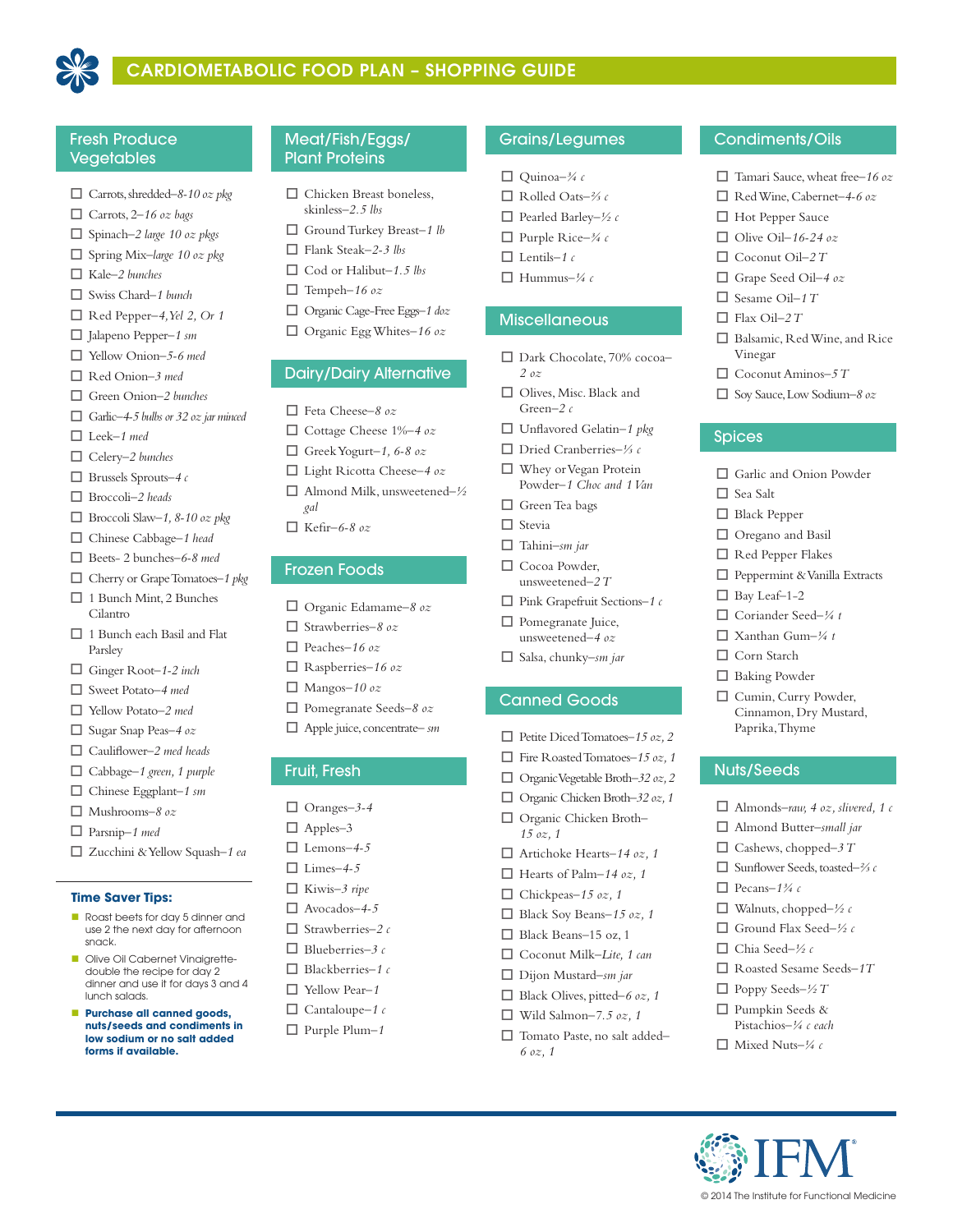

### **Proteins:**

- Asian Turkey Cabbage Boats\*
- Chicken Pomegranate Quinoa Salad\*
- Chocolate Mint Spinach Smoothie\*
- Coconut Chicken with Purple Rice\*
- Egg White Vegetable Frittata
- Fresh Spinach Quiche Cups\*
- Grilled Flank Steak
- Poached Fish with Fire-Roasted Tomato Sauce\*
- Protein Pancakes
- Salmon Pecan Cakes\*
- Sautéed Chicken and Kiwi\*
- Strawberry Peach Kale Smoothie\*
- **37** Ten Vegetable Soup with Tempeh<sup>\*</sup>
- Vegetable Egg Scramble\*

### **Non-starchy Vegetables:**

- Asian Turkey Cabbage Boats\*
- **10** Chocolate Mint Spinach Smoothie<sup>\*</sup>
- Cilantro Lime Cauliflower Rice
- **16** Fresh Spinach Quiche Cups<sup>\*</sup>
- 17 Fruity Spinach Salad\*
- Greek Lentil Stew\*
- Kale Salad
- Marinated Vegetables
- Poached Fish with Fire-Roasted Tomato Sauce\*
- Purple Cabbage Salad
- Roasted Beets with Greens\*
- Roasted Brussels Sprouts
- Roasted Root Vegetable Salad\*
- Strawberry Peach Kale Smoothie\*
- **37** Ten Vegetable Soup with Tempeh<sup>\*</sup>
- Thai Barley and Veggie Stir-Fry with Edamame\*
- Vegetable Egg Scramble\*

### **Starchy Veggies:**

- Balsamic Roasted Beets
- Roasted Beets with Greens\*
- Roasted Root Vegetable Salad\*
- Sweet Potato Hummus\*
- **37** Ten Vegetable Soup with Tempeh<sup>\*</sup>

### **Fats & Oils:**

- Fresh Berries with Coconut Mango Cream\*
- Fruity Spinach Salad\*
- Guacamole
- Marinated Olives
- Olive Oil Cabernet Vinaigrette

### **Nuts & Seeds:**

- Flax Muffin in a Cup
- Salmon Pecan Cakes\*
- Savory Seed Crackers
- Sweet Potato Hummus\*

### **Legumes:**

- Black Soy Bean Cocoa Soup with Lime Zest
- Greek Lentil Stew\*
- Sweet Potato Hummus\*
- Thai Barley and Veggie Stir-Fry with Edamame\*

### **Fruit:**

- **15** Fresh Berries with Coconut Mango Cream<sup>\*</sup>
- Fruity Spinach Salad\*
- Raspberry Peach Fruit Fluff
- Sautéed Chicken and Kiwi\*
- Strawberry Peach Kale Smoothie\*

### **Grains:**

- Chia Pomegranate Oatmeal
- Chicken Pomegranate Quinoa Salad\*
- 12 Coconut Chicken with Purple Rice\*
- Thai Barley and Veggie Stir-Fry with Edamame\*

*\*Asterisks refer to recipes that are in more than one food category.* 

*All recipes are included on the following pages in alphabetical order.*

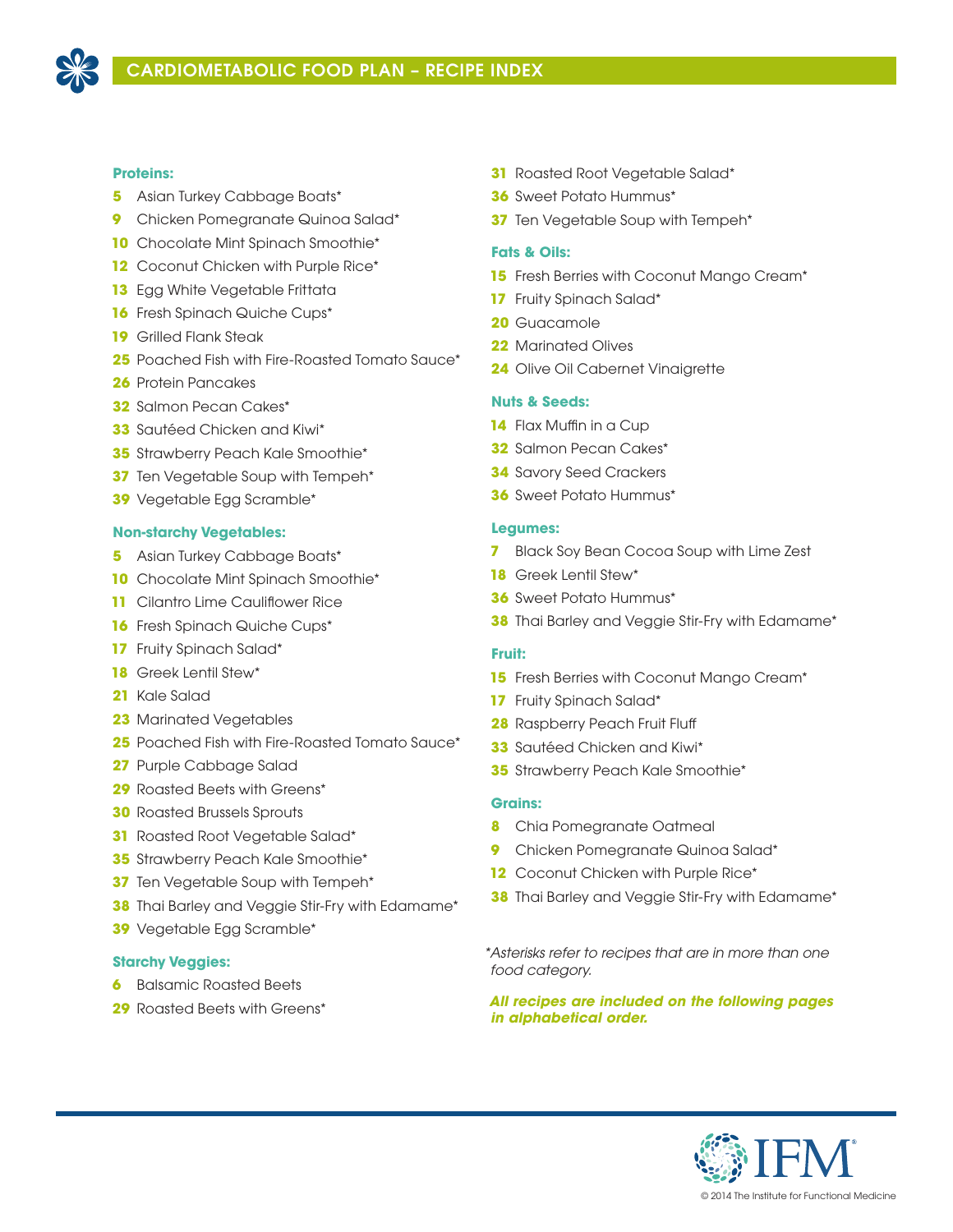

## **Asian Turkey Cabbage Boats**

*Makes 6 servings (1 serving ≈ ¾–1 cup)*

- $\Box$  3 tablespoons fresh lime juice
- 1 tablespoon cornstarch
- $\blacksquare$  ¼ cup coconut aminos
- 1 teaspoon sesame oil
- 1 tablespoon coconut oil
- 1 pound ground turkey breast
- 1 tablespoon grated fresh ginger root
- 2 cloves fresh garlic, minced
- 1 cup ( $\approx$  1 bunch) thinly sliced green onions
- 1 small jalapeño pepper, finely chopped (optional)
- $\Box$  ½ to 1 cup sliced red bell pepper (1-inch strips)
- 1 package shredded carrots (≈ 2 cups)
- 1 package broccoli slaw (≈ 2 cups)
- $\blacksquare$  1 tablespoon chopped fresh mint
- 2 tablespoons chopped fresh cilantro
- 6 Chinese cabbage leaves, lightly steamed for 1–2 minutes
- ¼ cup chopped almonds, roasted

### **Directions**

- **1.** In a small bowl, mix together fresh lime juice, cornstarch, coconut aminos, and sesame oil, and set aside.
- **2.** In a large skillet or wok, heat coconut oil over medium-high heat. Add ground turkey breast, ginger, and garlic, and cook. Stir often until turkey is browned and cooked through, about 6–8 minutes.
- **3.** Add green onions, jalapeño, bell peppers, shredded carrots, and broccoli slaw, and stir-fry until vegetables are crisp, but tender.
- **4.** Add the lime juice-cornstarch mixture to the meat and vegetables. Mix thoroughly, and turn down heat to low setting. Fold in chopped mint and cilantro.
- **5.**. Arrange steamed Chinese cabbage leaves on a serving platter. Spoon about ¾–1 cup of mixture onto each leaf. Top with chopped almonds

**Tips:** As an alternative to the steamed Chinese cabbage, use butter or green leaf lettuce for lettuce wraps when serving this vegetable rich dish. There is no need to steam if using lettuce leaves so saves a step in the preparation.

#### *Nutrition (per serving):*

*Calories: 229 Fat (g): 8 Sat. Fat (g): 3 Chol (mg): 40 Sodium (mg): 344 Carb (g): 19 Fiber (g): 5 Protein (g): 22*

#### *Core Food Plan (per serving):*

*Proteins: 2 Nuts & seeds: 0.5 ns Veg: 3.5*

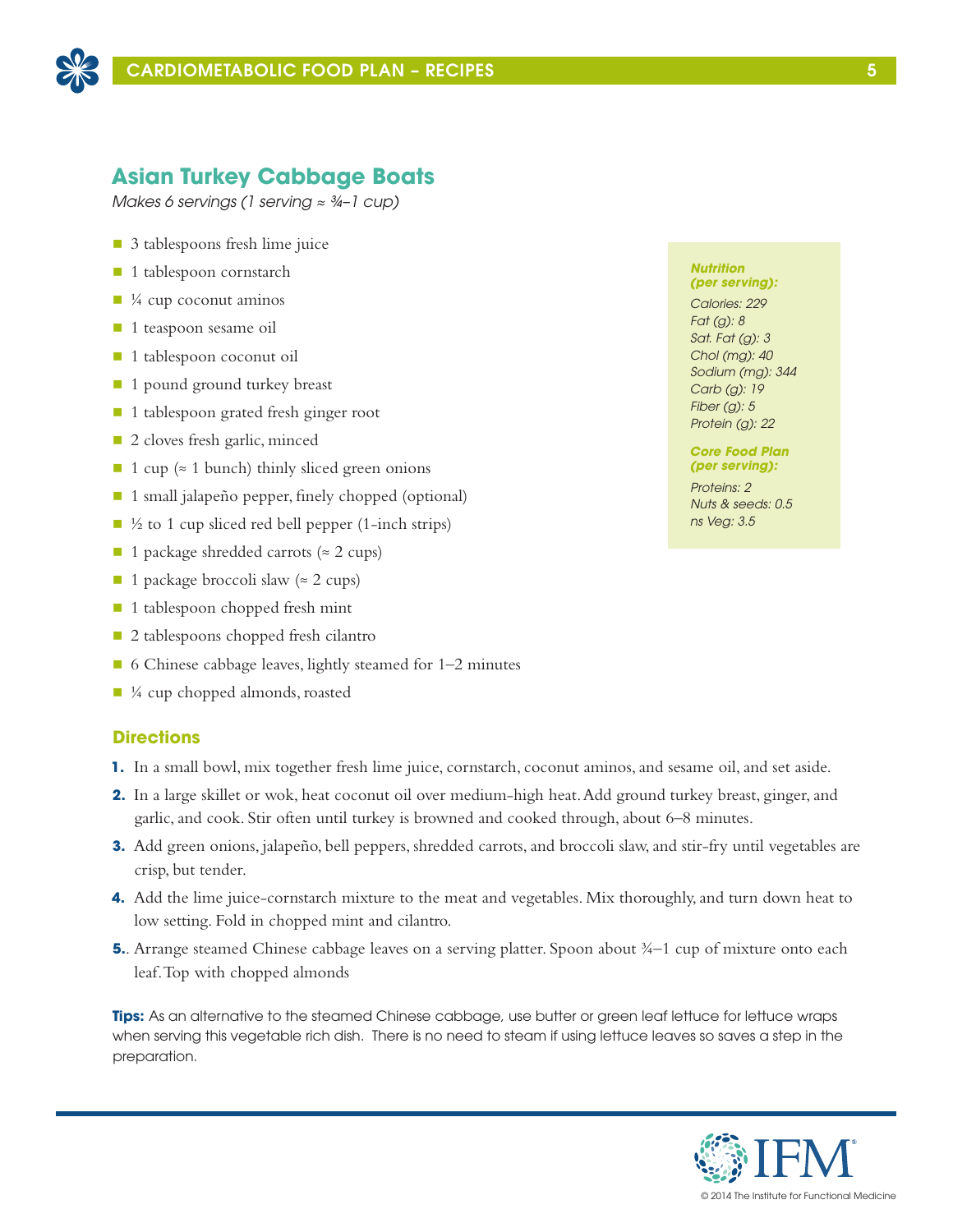

## **Balsamic Roasted Beets**

*Makes 2 servings*

- 1 bunch trimmed beets (about 4 beets)
- n 1 tablespoon balsamic vinegar
- 2 pinches sea salt
- **n** 2 pinches black pepper

### **Directions**

- **1.** Preheat oven to 400° F.
- **2.** Gently scrub beets, and pat dry. Wrap in foil, and roast until tender (about 1 hour). Let cool, then peel and dice.
- **3.** Place beets in a medium bowl, toss with balsamic vinegar, sea salt and pepper, and serve.

#### *Nutrition (per serving):*

*Calories: 77 Fat (g): 0 Sat. Fat (g): 0 Chol (mg): 0 Sodium (mg): 264 Carb (g): 18 Fiber (g): 3 Protein (g): 3*

*Core Food Plan (per serving):*

*s Veg: 1*

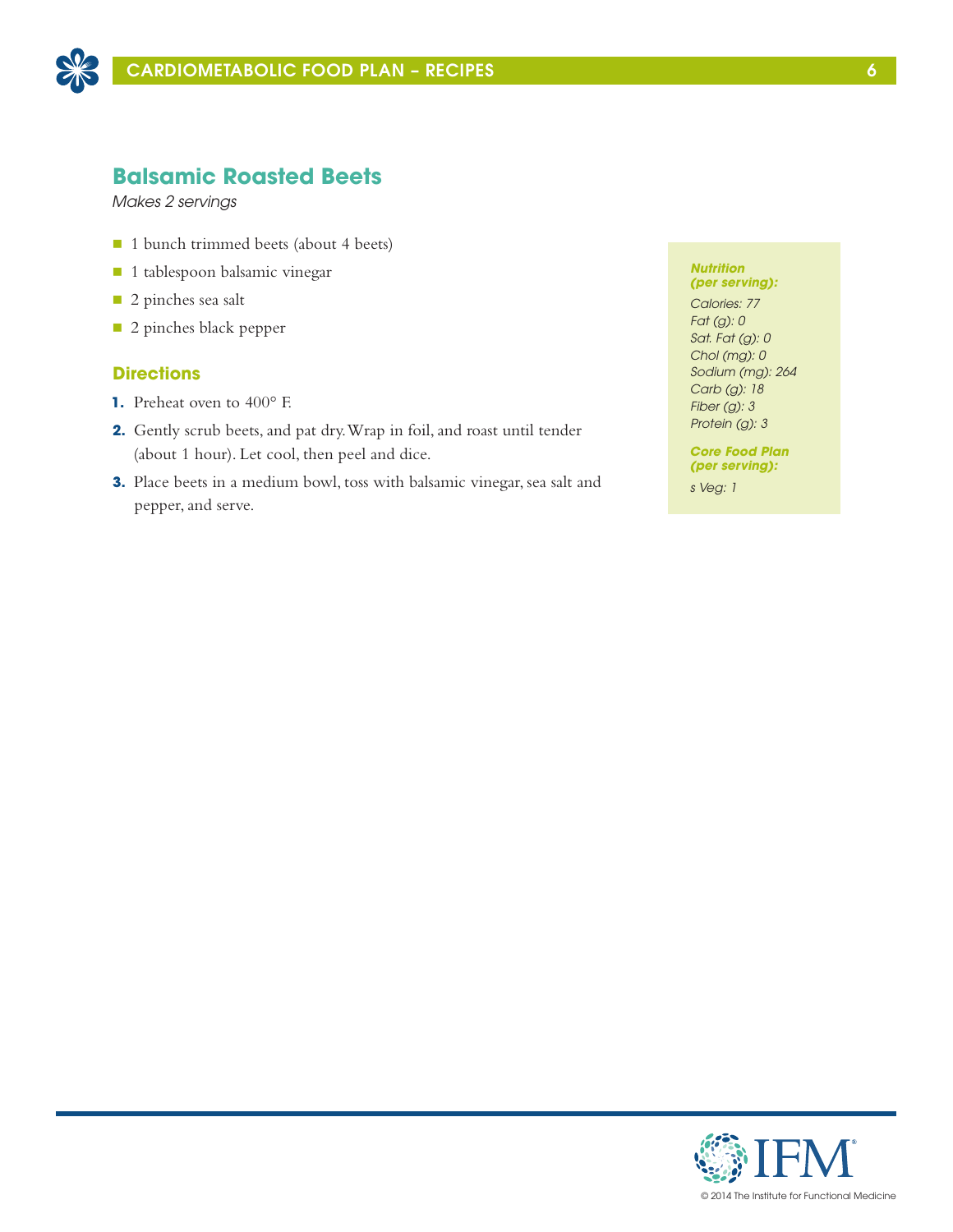

## **Black Soy Bean Cocoa Soup with Lime Zest**

*Makes 4 servings*

- 1 tablespoon extra virgin olive oil
- 1 small red onion, chopped
- 3 cloves garlic, pressed
- 1 large carrot, chopped
- 1 stalk celery, chopped
- 3 cups low-sodium organic vegetable broth (or chicken broth)
- 2 tablespoons unsweetened cocoa powder
- $\blacksquare$  1 teaspoon cumin
- 1 cup canned black beans, drained and rinsed
- 1 cup canned black soy beans, drained and rinsed
- Grated zest of 1 lime
- 2–4 tablespoons fresh cilantro, chopped

### **Directions**

- **1.** In a medium saucepan, heat olive oil over low heat. Add the onion and sauté until the onions are caramelized, for approximately 15 minutes.
- **2.** Add the pressed garlic, carrots, and celery, and cook for 5 minutes longer.
- **3.** Add the broth, cocoa powder, and cumin. Stir well, and simmer for 10 more minutes.
- **4.** Stir in the black beans and black soy beans. Add lime zest. Cook for approximately 20 minutes longer, over low heat.
- **5.** Serve warm, garnished with chopped cilantro.

**Tips:** This recipe is wonderful topped with sliced avocado or fresh guacamole but this added ingredient is not part of this nutritional analysis.

#### *Nutrition (per serving):*

*Calories: 181 Fat (g): 8 Sat. Fat (g): 1 Chol (mg): 4 Sodium (mg): 216 Carb (g): 20 Fiber (g): 9 Protein (g): 10*

### *Core Food Plan (per serving):*

*Legumes: 1 Fats & Oils: 1.5 ns Veg: 1*

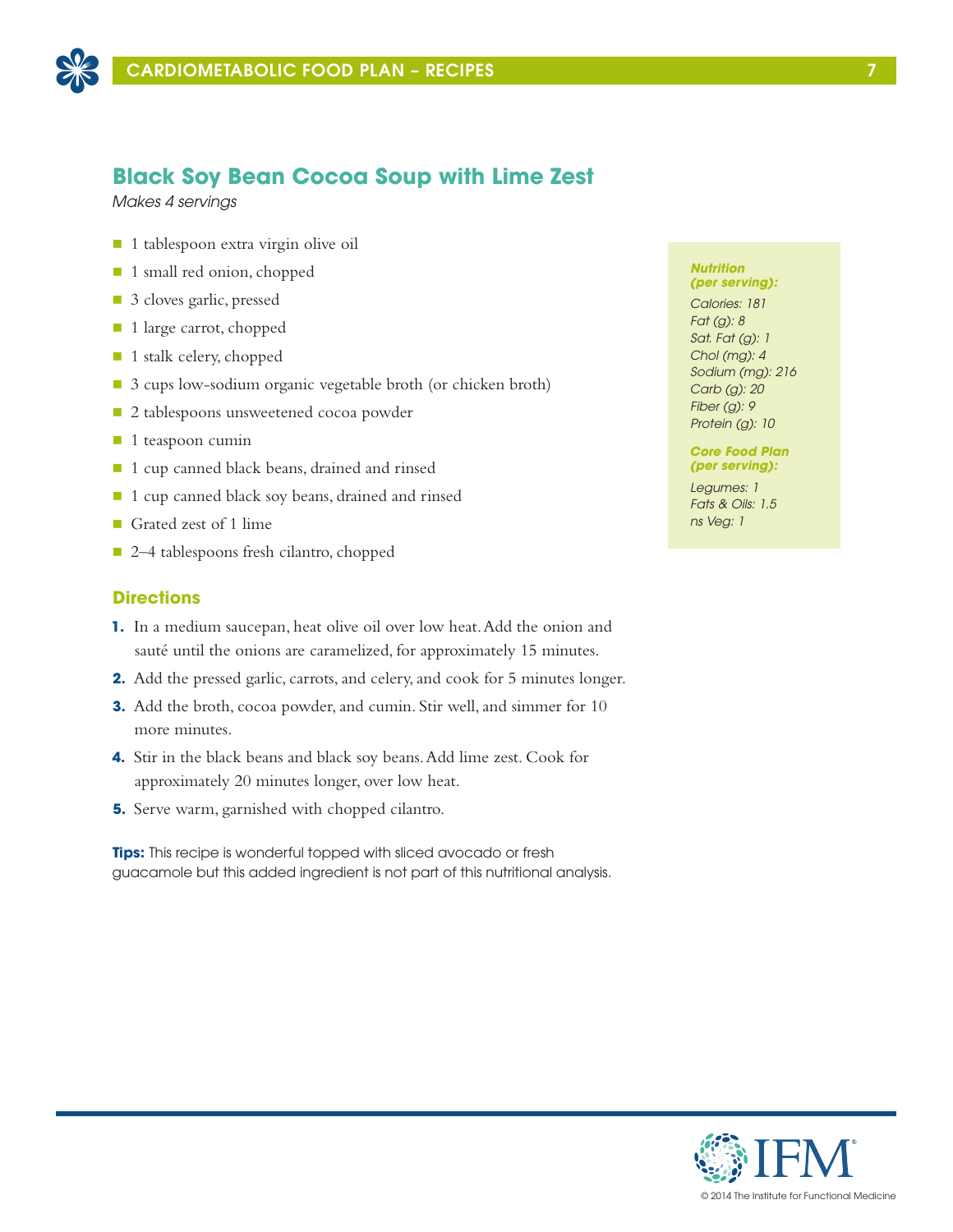

## **Chia Pomegranate Oatmeal**

*Makes 2 servings*

- $\blacksquare$  1<sup>1</sup>⁄<sub>3</sub> cups water
- ⅔ cup rolled oats (old fashioned)
- 1 pinch sea salt
- $\blacksquare$  ½ cup liquid egg whites
- $\blacksquare$  ½ teaspoon cinnamon
- **n** 2 teaspoons chia seeds
- $\blacksquare$  ½ cup pomegranate seeds

### **Directions**

- **1.** Put water in a small sauce pan, and bring to boil. Add in rolled oats and pinch of salt. Return to boil, and reduce heat to simmer for 5 minutes. Rolled oats should thicken as they cook.
- **2.** When oats reach desired consistency, add liquid egg whites.
- **3.** When ready to serve, stir in cinnamon, chia seeds and pomegranate seeds.

#### *Nutrition (per serving):*

*Calories: 230 Fat (g): 6 Sat. Fat (g): 1 Chol (mg): 1 Sodium (mg): 180 Carb (g): 32 Fiber (g): 6 Protein (g): 14*

#### *Core Food Plan (per serving):*

*Proteins: 1 Nuts & Seeds: 0.5 Fruits: 0.5 Grains: 1.5*

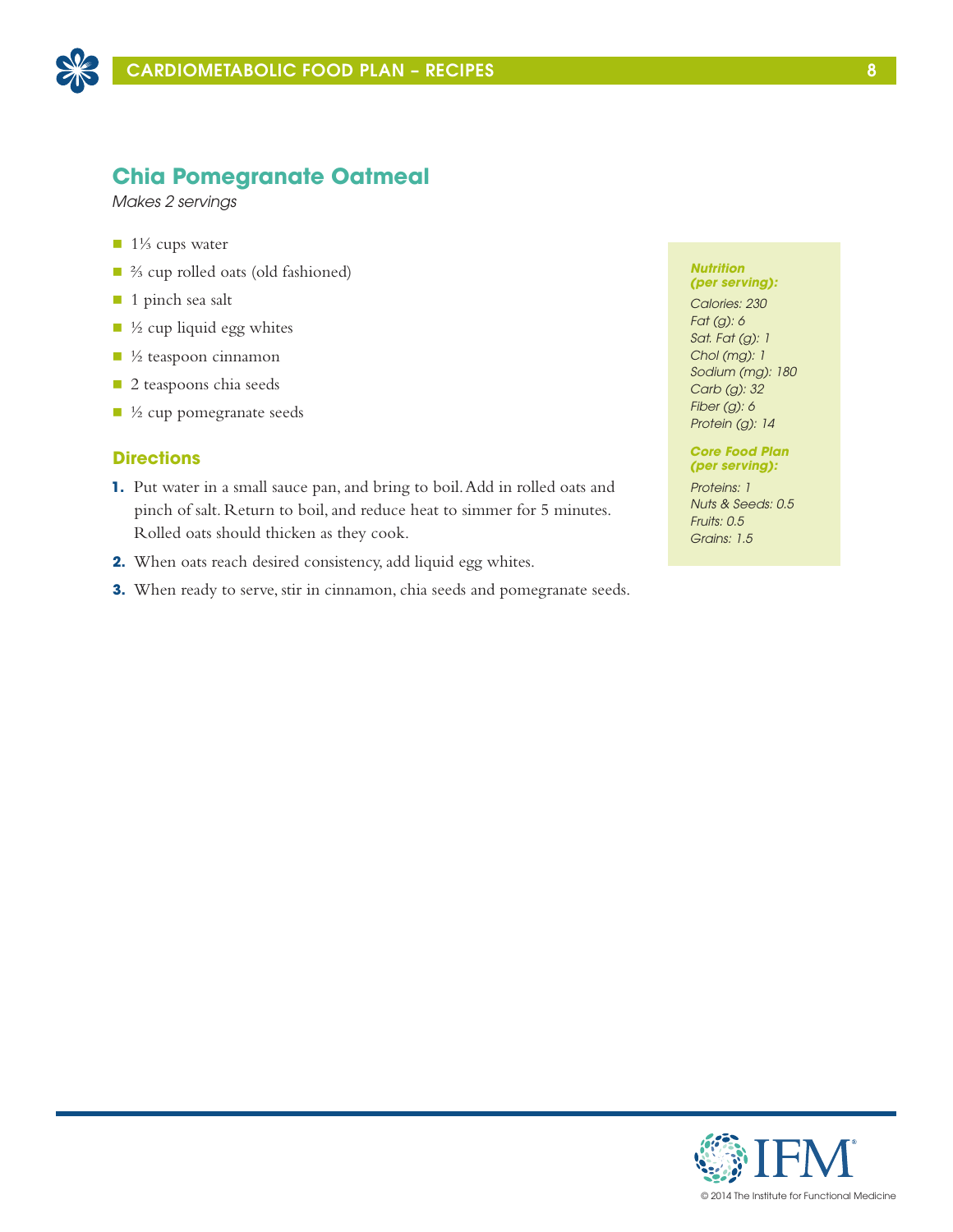

## **Chicken Pomegranate Quinoa Salad**

*Makes 6 servings (1 serving ≈ 1–1½ cups)*

- $\blacksquare$   $\frac{3}{4}$  cup quinoa
- $\blacksquare$  1<sup>3</sup>/<sub>4</sub> cup water
- $\blacksquare$   $\frac{3}{4}$  teaspoon sea salt, divided
- $\blacksquare$  ½ Fuji apple, cored and finely chopped
- $\Box$  ½ cup pomegranate seeds (arils)
- ⅓ cup fresh cilantro, finely chopped
- $\blacksquare$  ¼ cup fresh mint, finely chopped
- $\blacksquare$  ¼ cup fresh flat-leaf parsley, finely chopped
- ⅓ cup fresh scallions, green and white parts, finely chopped
- $\blacksquare$  ¼ cup toasted slivered almonds
- 8 ounces boneless skinless chicken breast, cooked, chopped or shredded
- $\Box$  2 cups baby spinach
- $\blacksquare$  ¼ cup blood orange juice (or regular orange juice plus 1 teaspoon lemon juice)
- $\blacksquare$  ¼ teaspoon black pepper
- $\Box$  2 teaspoons extra virgin olive oil

### **Directions**

- **1.** Rinse quinoa in strainer, drain well, and place moist grain in heavy, medium saucepan. Cook over medium-high heat, stirring constantly with wooden spatula until grains stick to bottom of pot and then start to move freely and smell toasty, about 5 minutes.
- **2.** When grains of quinoa start to pop, move pot off heat and pour in 1<sup>3</sup>/<sub>2</sub> cups water, being cautious, as it will splatter. Immediately return pot to heat, and reduce heat to medium. Add ¼ teaspoon salt, cover and simmer for 15 minutes, or until quinoa is almost tender. Remove from heat and let sit covered, for about 10 minutes. Using fork, fluff quinoa, and transfer it to a medium to large mixing bowl.
- **3.** After quinoa is at room temperature, add apple, pomegranate seeds, cilantro, mint, parsley, scallions, almonds, chicken, and fresh spinach. Mix.
- **4.** In small bowl, whisk together orange juice (or the two citrus juices) with remaining  $\frac{1}{2}$  teaspoon salt until it dissolves. Add pepper, then whisk in oil. Pour dressing over salad and toss with fork to distribute it evenly. Serve within 2 hours.

**Tips:** The quinoa and dressing parts of this salad can be made up to 8 hours ahead, then covered and refrigerated separately and combined shortly before serving.

#### *Nutrition (per serving):*

*Calories: 205 Fat (g): 9 Sat. Fat (g): 1 Chol (mg): 74 Sodium (mg): 228 Carb (g): trace Fiber (g): trace Protein (g): 28*

#### *Core Food Plan (per serving):*

*Proteins: 1.5 ns Veg: 1 Fruits: 1 Grains: 0.5*

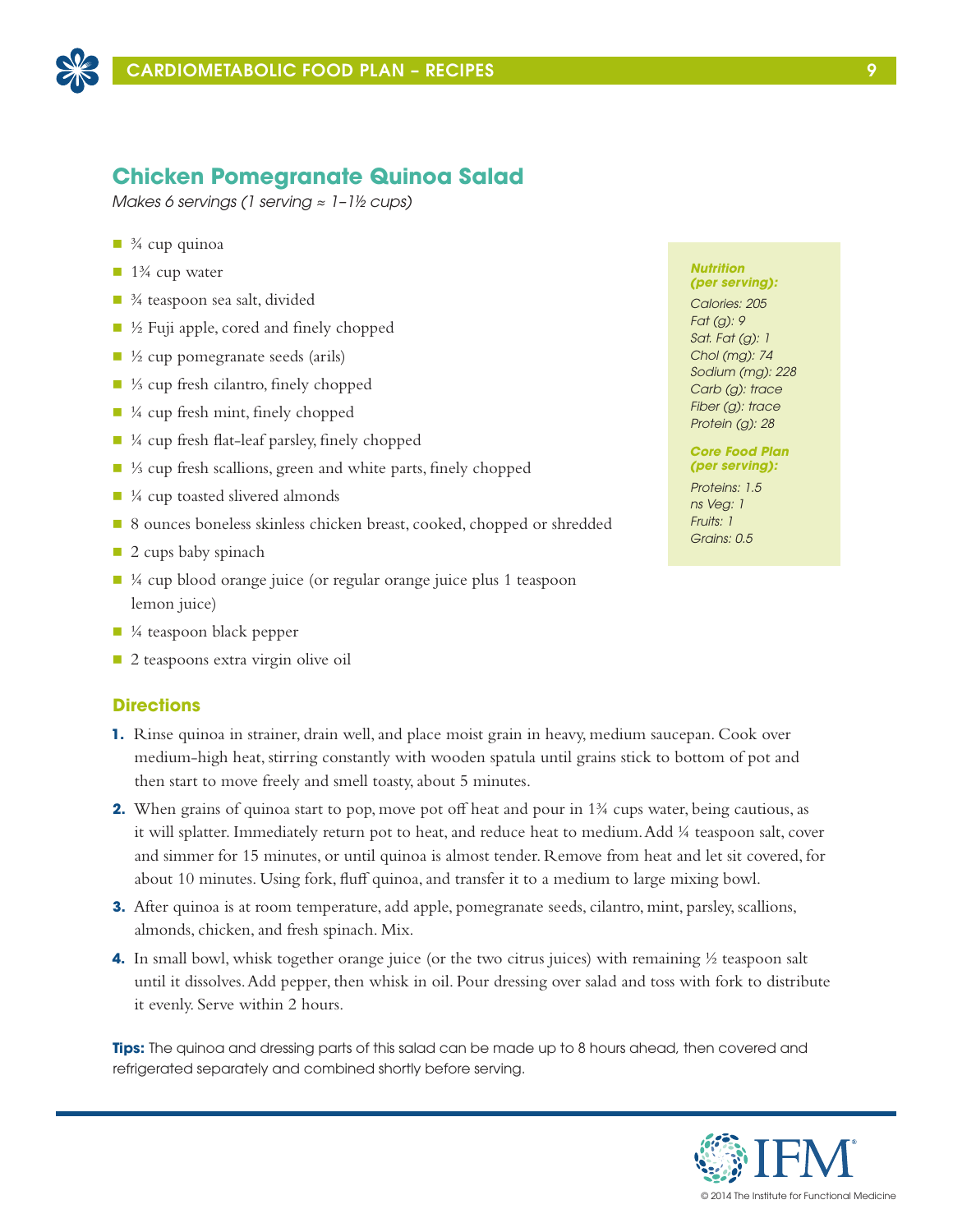

## **Chocolate Mint Spinach Smoothie**

*Makes 2 servings*

- 2 cups unsweetened almond or coconut milk
- 2 scoops chocolate protein powder (whey or vegan varieties, like pea, rice, organic soy or hemp)
- $\blacksquare$  1 to 1½ cups ice
- 1 teaspoon peppermint extract (or more, to taste)
- 2 handfuls (about 2–4 cups) baby spinach

### **Directions**

- **1.** Put almond milk in a Vitamix or powerful blender.
- **2.** Add protein powder, ice, and peppermint extract.
- **3.** Add the baby spinach on top and start blender on low speed, and gradually work up to high speed for approximately 1 minute until smooth and well-blended.
- **4.** Add more or less ice to desired consistency.

#### *Nutrition (per serving):*

*Calories: 146 Fat (g): 5 Sat. Fat (g): 1 Chol (mg): 30 Sodium (mg): 278 Carb (g): 9 Fiber (g): 4 Protein (g): 19*

*Core Food Plan (per serving):*

*Protein: 2 ns Veg: 1.5*

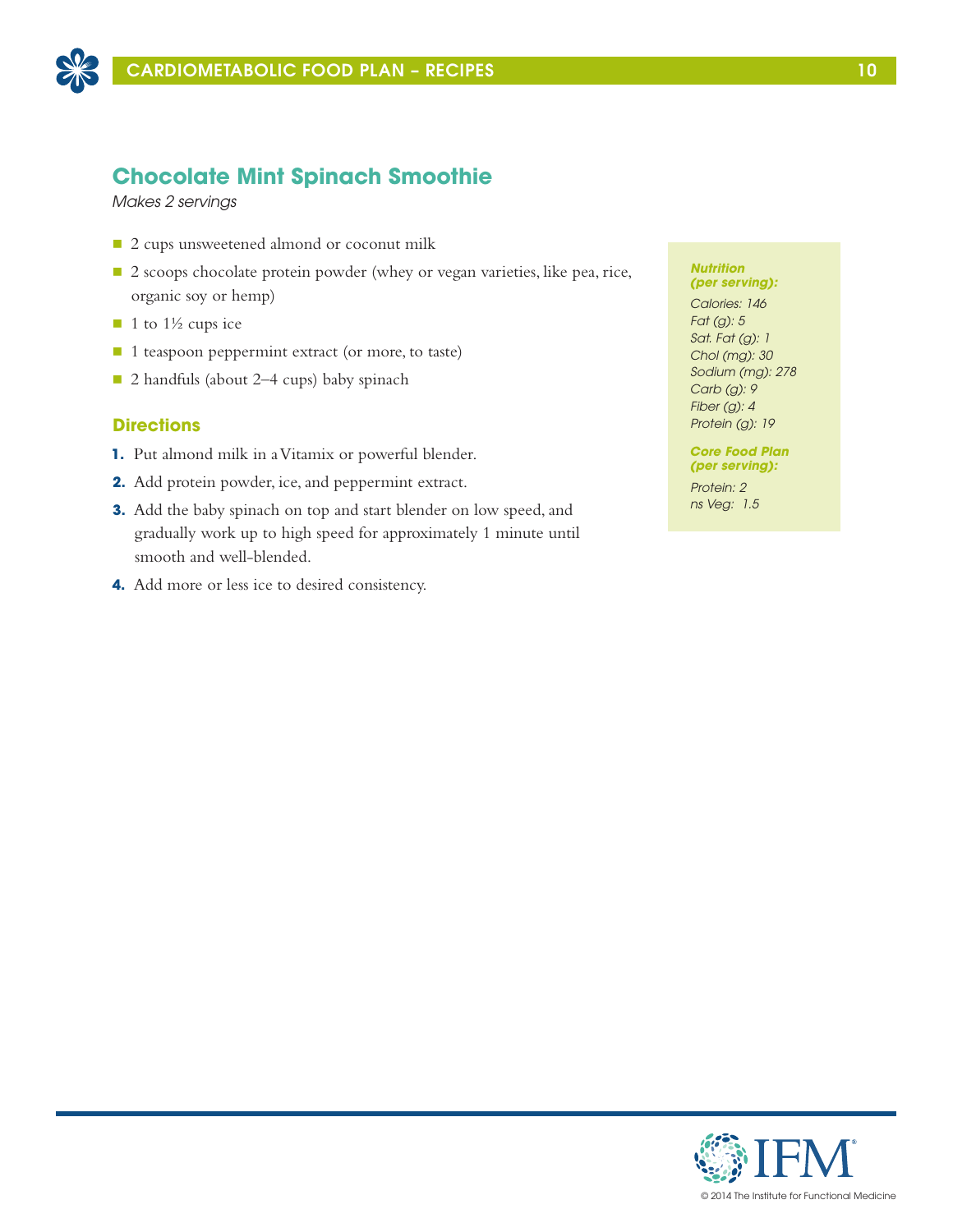

## **Cilantro Lime Cauliflower Rice**

*Makes 6 servings (1 serving ≈ ½ cup)*

- 1 head cauliflower (≈ 24 ounces or 6 cups chopped)
- n 1 tablespoon extra-virgin olive oil
- $\blacksquare$  2 cloves garlic
- **n** 2 scallions, diced
- $\blacksquare$  ¼ teaspoon sea salt
- $\blacksquare$  ¼ teaspoon pepper
- $\Box$  3 tablespoons fresh lime juice (juice of 1½ limes)
- $\blacksquare$  ¼ cup fresh chopped cilantro

### **Directions**

- **1.** Rinse cauliflower, and pat dry. Chop into florets, and grate in food processor. If you don't have a food processor, leave cauliflower whole, and grate with box grater. The cauliflower should resemble the size of rice or couscous.
- **2.** Heat a large pan on medium heat, and add olive oil, garlic, and scallions. Sauté 3–4 minutes.
- **3.** Increase heat to medium-high, and add cauliflower. Sauté for 5–6 minutes; remove from heat and transfer to a large bowl (before cauliflower gets mushy).
- **4.** Toss with sea salt, pepper, lime juice, and cilantro.

#### *Nutrition (per serving):*

*Calories: 49 Fat (g): 2 Sat. Fat (g): 0 Chol (mg): 0 Sodium (mg): 109 Carb (g): 6 Fiber (g): 3 Protein (g): 2*

*Core Food Plan (per serving):*

*Fats & Oils: 0.5 ns Veg: 1*

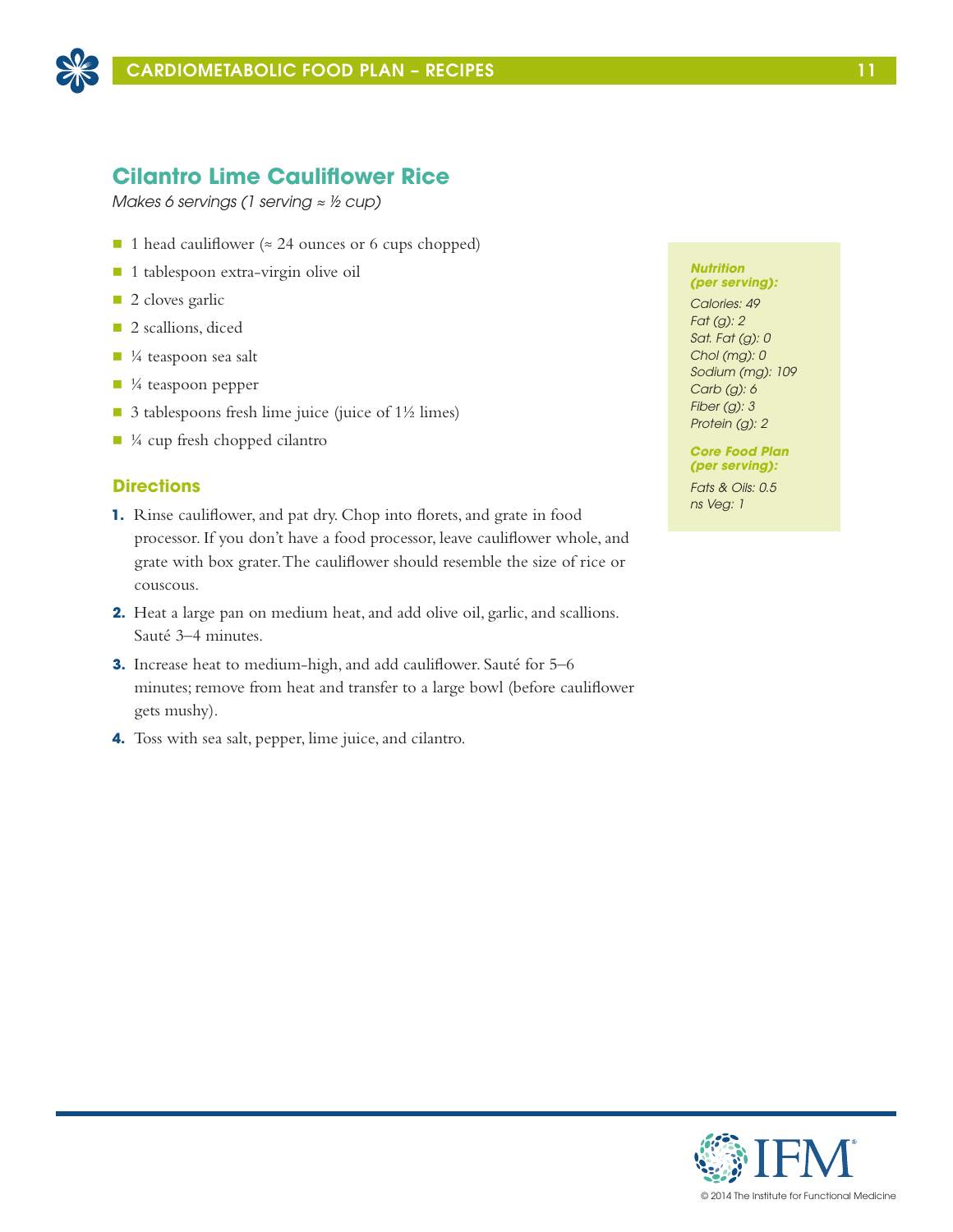

## **Coconut Chicken with Purple Rice**

*Makes 6 servings (1 serving ≈ ⅓ cup rice and ¾ cup chicken mixture)*

- $\blacksquare$  1½ cups water
- $\blacksquare$   $\frac{3}{4}$  cup purple rice
- $\blacksquare$  ½ teaspoon sea salt
- 2 tablespoons coconut oil
- $\blacksquare$  ½ cup chopped onion
- 2 cloves garlic, minced
- 1 can (14 ounces) diced tomatoes, no salt added
- 1 pound boneless, skinless chicken breast, cut into strips
- 1 tablespoon curry powder
- <sup>1</sup>/<sub>3</sub> cup canned coconut milk combined with <sup>1</sup>/<sub>3</sub> cup water
- $\blacksquare$  <sup>1</sup>/<sub>8</sub> teaspoon ground cinnamon
- $\blacksquare$  4–5 fresh basil leaves, chopped, for garnish

### **Directions**

- **1.** In a medium saucepan, bring to a boil 1½ cups water. Add rice and sea salt. Reduce heat to low, cover and allow to simmer for about 45 minutes, until rice is cooked.
- **2.** While rice is cooking, heat coconut oil over medium heat in a large skillet. Add onions and cook, stirring, until softened.
- **3.** Add garlic and cook for 1 more minute.
- **4.** Add canned tomatoes (with their juices), chicken, and curry powder. Cook over low heat, stirring, for about 15–20 minutes, until chicken is thoroughly cooked and mixture is thick.
- 5. Stir in coconut milk (mixed with water) and cook for 5 more minutes.
- **6.** Serve immediately with rice, topped with a sprinkle of cinnamon and garnished with basil.

**Tips:** Alternatively, instead of ⅓ cup regular coconut milk mixed with ⅓ cup water, you could use ⅔ cup light (canned) coconut milk.

#### *Nutrition (per serving):*

*Calories: 278 Fat (g): 9 Sat. Fat (g): 7 Chol (mg): 44 Sodium (mg): 217 Carb (g): 28 Fiber (g): 2 Protein (g): 21*

### *Core Food Plan (per serving):*

*Proteins: 2 Fats & Oils: 0.5 ns Veg: 3 Grains: 1*

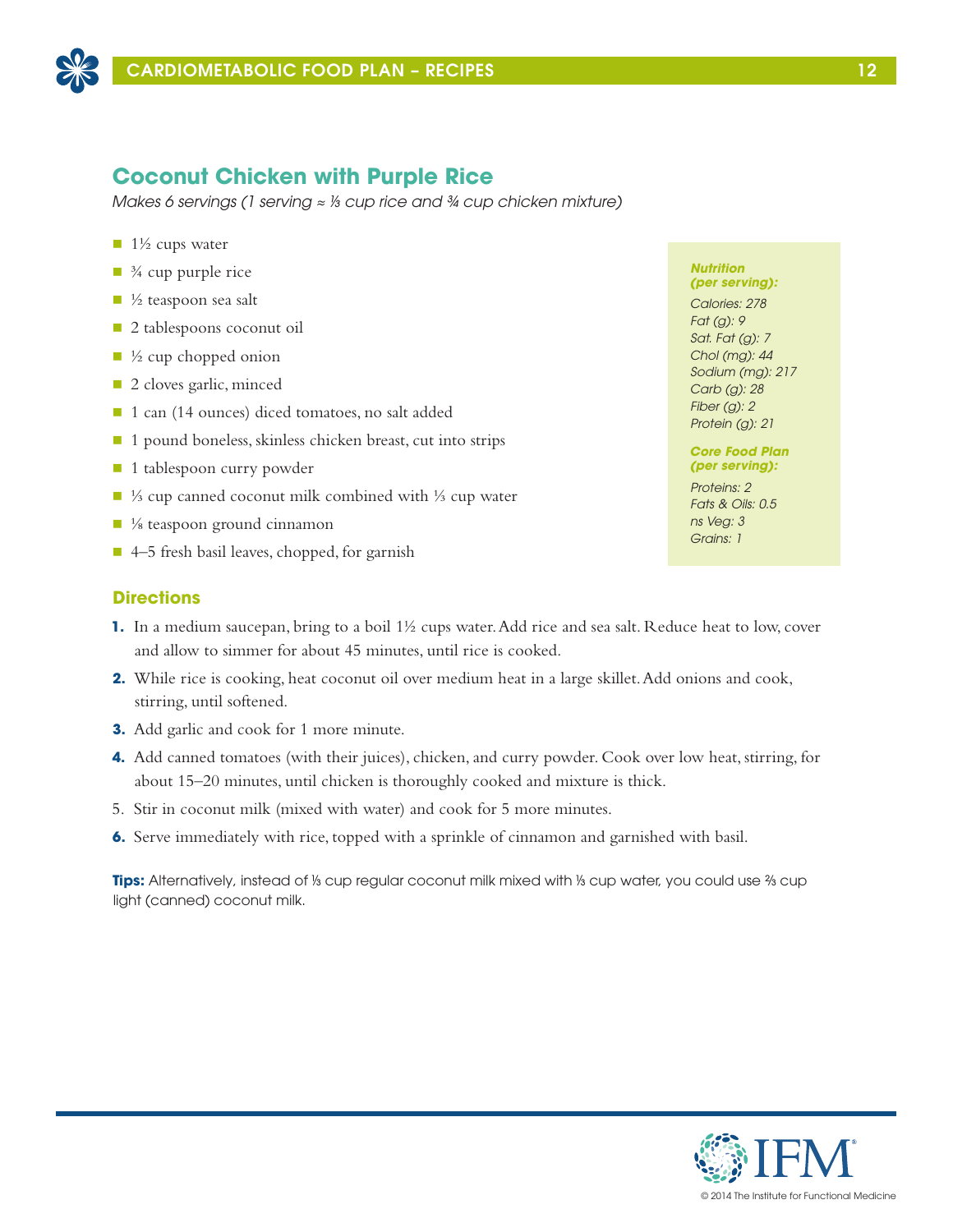

## **Egg White Vegetable Frittata**

*Makes 6 servings (1 serving = 1 wedge, when round glass pie plate or skillet is cut into 6 pie shaped wedges)*

- 8 egg whites (approximately 1 cup of egg whites), beaten with a little bit of water
- $\blacksquare$  ½ teaspoon sea salt
- $\blacksquare$  ¼ teaspoon freshly ground black pepper
- 3 tablespoons olive oil
- $\blacksquare$  ½ cup yellow onion, medium dice
- 1 cup cherry tomatoes, cut in half
- 6 ounces baby spinach, prewashed

### **Directions**

- **1.** Preheat oven to 375° F. In a medium bowl, beat together the egg whites with a little water, sea salt, and pepper, and set aside.
- **2.** In a nonstick skillet, heat oil over medium heat. Add onions, and sauté for 10 minutes or until translucent.
- **3.** Add tomatoes, and cook until they begin to get soft and release their juices. Add spinach, and cook to wilt leaves. Remove from heat.
- **4.** Pour beaten egg whites into skillet, and stir to combine sautéed vegetables. Place skillet in the oven (or transfer to a greased glass pie pan if skillet is not oven safe), for about 20 minutes or until the eggs have set.
- **5.** Gently place spatula under all sides of the skillet to loosen the edges. Transfer to a plate and serve immediately.

### *Nutrition*

*(per serving): Calories: 99 Fat (g): 7 Sat. Fat (g): 1 Chol (mg): 0 Sodium (mg): 276 Carb (g): 4 Fiber (g): 1 Protein (g): 6*

### *Core Food Plan (per serving):*

*Proteins: 0.5 Fats & Oils: 1 ns Veg: 1*

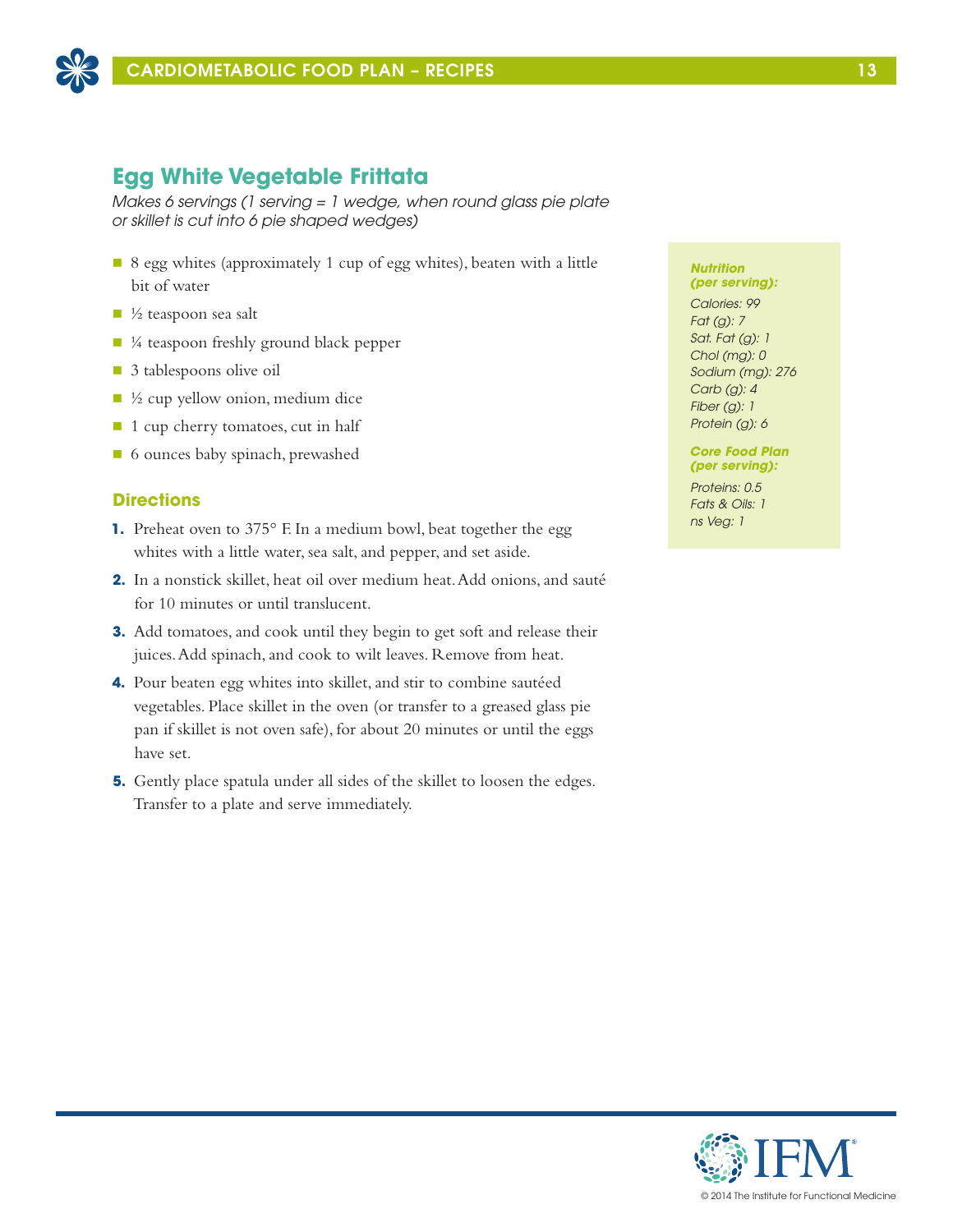

## **Flax Muffin in a Cup**

*Makes 1 serving*

- $\blacksquare$  ½ teaspoon coconut oil or ghee
- $\blacksquare$  1 egg
- 2 tablespoons ground flax seed (flax meal)
- $\blacksquare$  ½ teaspoon baking powder
- $\blacksquare$  1 packet stevia
- $\blacksquare$  ¼ teaspoon cinnamon
- $\blacksquare$  1 pinch sea salt
- $\blacksquare$  ¼ cup blueberries
- 1 tablespoon chopped pecans
- 2 teaspoon butter, ghee, or coconut oil

### **Directions**

- **1.** Grease an oven safe 10–12 ounce ramekin with ½ teaspoon coconut oil or ghee.
- **2.** In a separate small bowl or mug, whisk the egg with a fork. Add ground flax, baking powder, stevia, cinnamon, and sea salt. Mix until all ingredients are moistened. Add berries and pecans, and stir to mix.
- **3.** Pour mixture into a greased ramekin. Bake in a preheated 350° F oven for 7–10 minutes. (Muffin should puff up and be firm to the touch when done, or when a tooth pick inserted comes out clean.)
- **4.** Let cool slightly. Use a knife to loosen the muffin from the sides, and invert ramekin onto a small plate.
- **5.** Cut in half to cool before eating. Add a small smear of grass-fed butter, ghee, or coconut oil for a bit more flavor.

**Tip:** This also makes a great pancake batter. It can be poured into an oiled skillet to make 1–2 small pancakes. (Optional to use 1 teaspoon local honey instead of stevia, if desired, but note that honey was not used in the nutritional analysis.)

#### *Nutrition (per serving):*

*Calories: 294 Fat (g): 25 Sat. Fat (g): 9 Chol (mg): 233 Sodium (mg): 512 Carb (g): 12 Fiber (g): 6 Protein (g): 10*

### *Core Food Plan (per serving):*

*Proteins: 1 Nuts & Seeds: 2 Fats & Oils: 2.5 Fruit: 0.5*

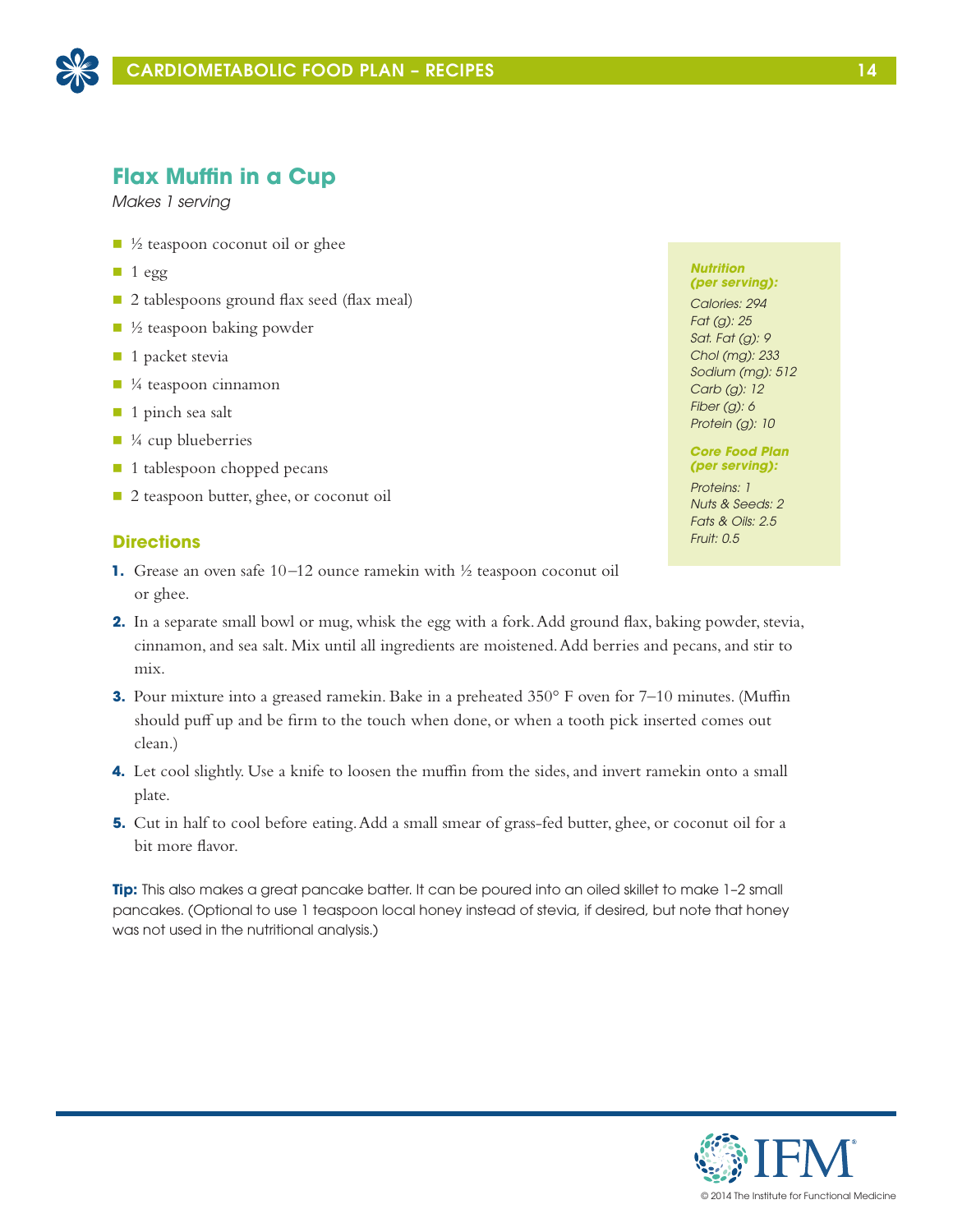

## **Fresh Berries with Coconut Mango Cream**

*Makes 4 servings*

- ⅔ cup coconut milk (canned)
- 1⅓ cup diced frozen mango (do not defrost)
- $\blacksquare$  1 teaspoon vanilla
- 2 cups fresh blueberries or blackberries

### **Garnish:**

■ 4 mint leaves (optional)

### **Directions**

- **1.** To a blender, add coconut milk and frozen mango. Blend on high until smooth.
- **2.** Add vanilla and blend again for several seconds.
- **3.** Evenly divide berries among four dishes. Top with coconut cream.
- **4.** Garnish with a mint leaf, if desired.

**Tips:** For a variation, add ⅓ cup frozen raspberries to coconut milk and mango (step 1). The pink color is beautiful on top of the berries.

#### *Nutrition (per serving):*

*Calories: 187 Fat (g): 10 Sat. Fat (g): 8 Chol (mg): 0 Sodium (mg): 11 Carb (g): 26 Fiber (g): 4 Protein (g): 1*

*Core Food Plan (per serving):*

*Fats & Oils: 2 Fruits: 1.5*

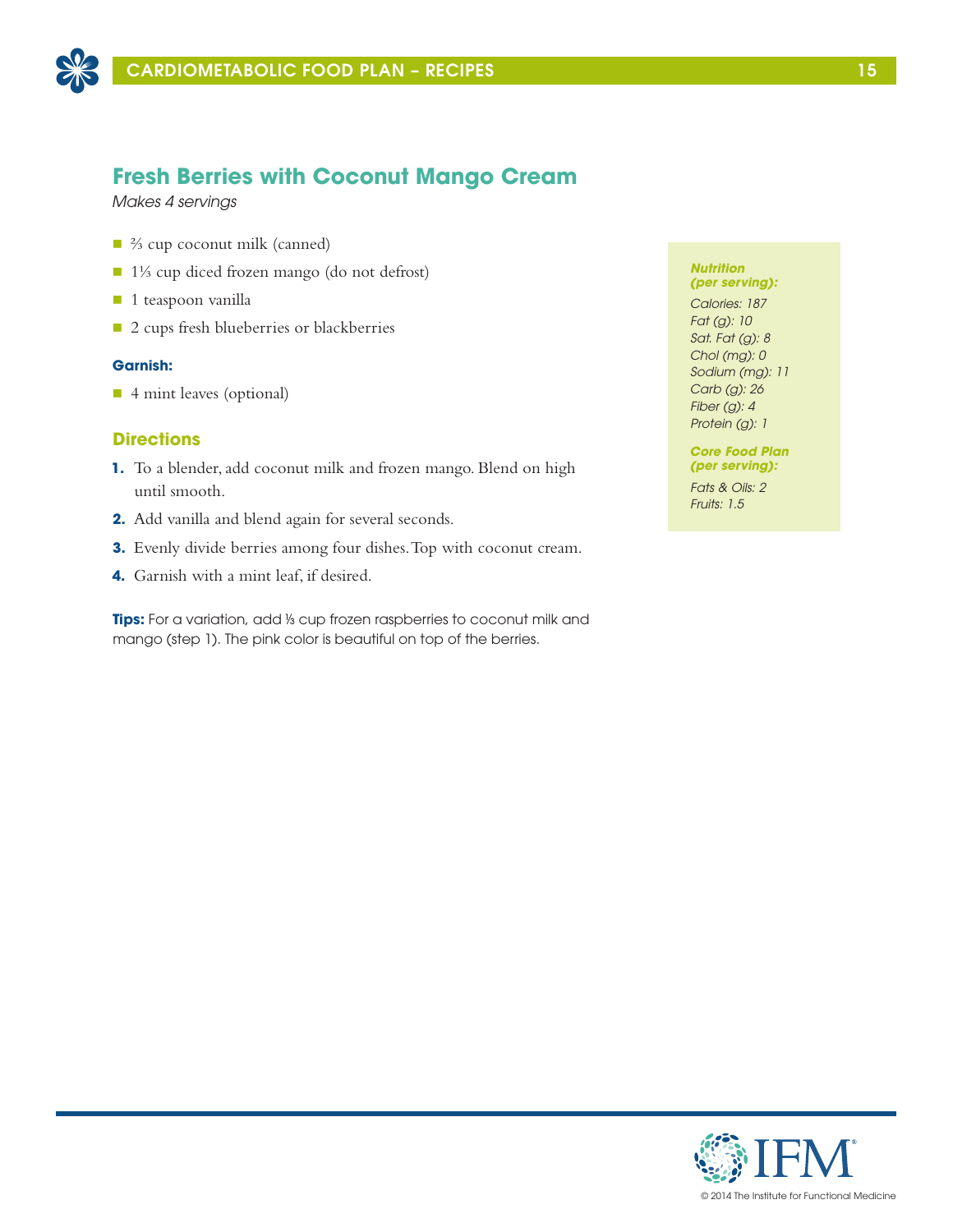

## **Fresh Spinach Quiche Cups**

*Makes 6 servings (1 serving = 2 muffin quiches)*

- 3 large eggs (omega-3 variety)
- $\blacksquare$  ½ cup cottage cheese (1% fat)
- $\blacksquare$  ¼ cup reduced-fat feta cheese
- 2 cups fresh chopped spinach
- $\blacksquare$  ¼ cup chopped red bell pepper
- $\blacksquare$  ¼ cup chopped onion
- 3–4 drops hot pepper sauce
- $\blacksquare$  ½ teaspoon garlic powder (or 1 clove garlic, minced)
- $\blacksquare$  1 pinch sea salt
- 1 pinch black pepper

### **Directions**

- **1.** Line a muffin pan with foil baking cups. Spray the cups with cooking spray.
- **2.** Whisk eggs, and mix with cottage cheese, feta, spinach, bell peppers, chopped onion, hot pepper sauce, garlic, sea salt, and pepper. Mix well.
- **3.** Pour evenly into 12 muffin cups. Bake at 350° F for 20 minutes or until a knife inserted in the center comes out clean.

**Tips:** May be frozen and reheated in the microwave, if desired (remove foil muffin cup if microwaving). Also note, any combination of vegetables may be used.

*Nutrition (per serving):*

*Calories: 68 Fat (g): 3 Sat. Fat (g): 2 Chol (mg): 110 Sodium (mg): 262 Carb (g): 2 Fiber (g): 1 Protein (g): 8*

*Core Food Plan (per serving):*

*Proteins: 1 ns Veg: 0.5*

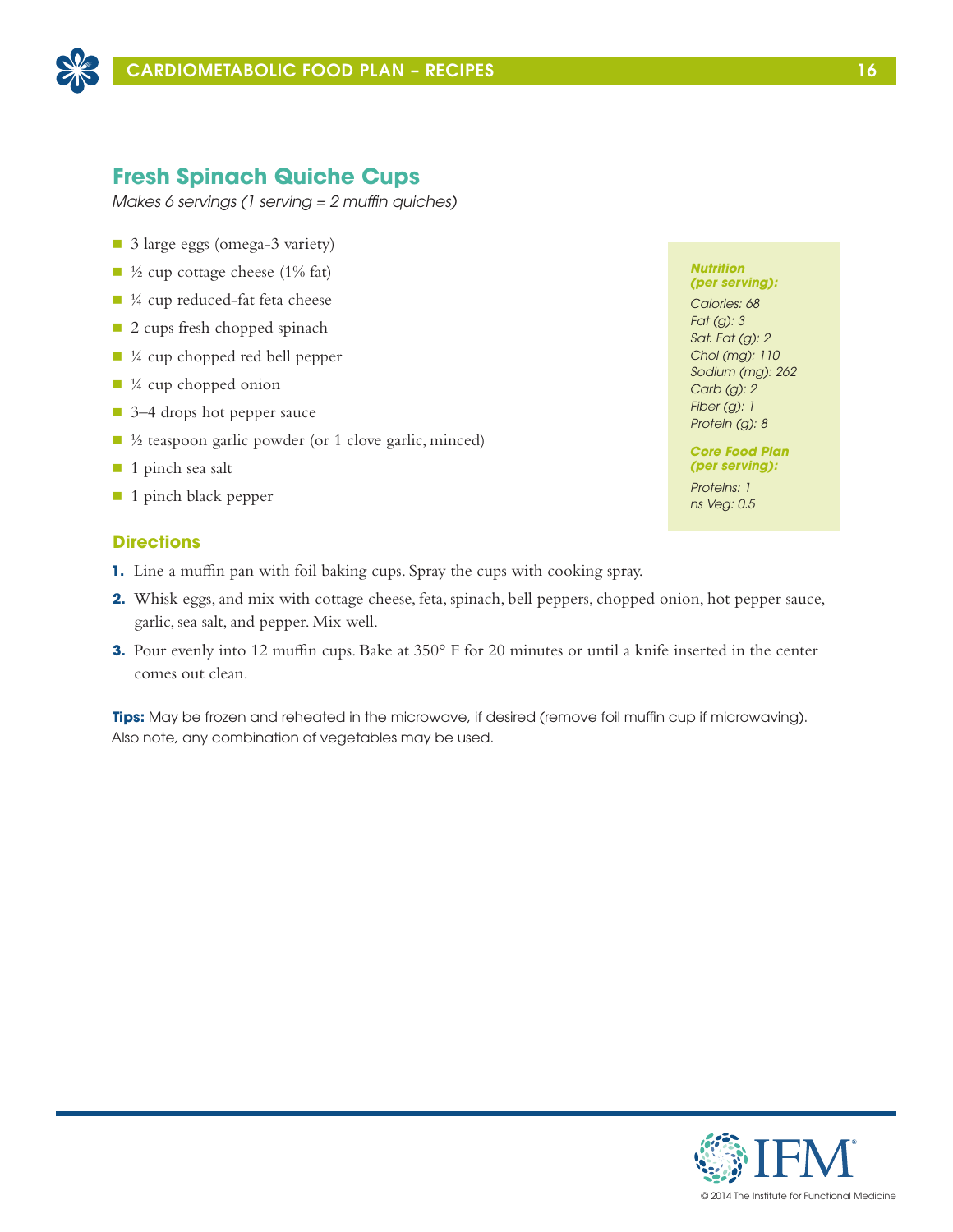

## **Fruity Spinach Salad**

*Makes 4 servings*

- 1 pint fresh organic strawberries (or 2 cups sliced)
- 8 oz. fresh spinach, washed, dried, torn to pieces

### **Dressing:**

- **n** 1 tablespoon sesame seeds
- $\blacksquare$  ½ tablespoon poppy seeds
- 1 scallion, chopped
- 1 tablespoon flax seed oil
- 1 tablespoon olive oil
- 2 tablespoons balsamic vinegar

### **Garnish:**

 $\blacksquare$  ¼ cup chopped walnuts

### **Directions**

- **1.** Cut berries in half and arrange over spinach in serving bowl.
- **2.** Combine dressing ingredients in blender or food processor and process until smooth. Just before serving, pour over salad and toss.
- **3.** Garnish with nuts.

**Tips:** For a variation, try raspberries in place of strawberries, and sliced almonds or pecans in place of walnuts.

#### *Nutrition (per serving):*

*Calories: 165 Fat (g): 13 Sat. Fat (g): 1 Chol (mg): 0 Sodium (mg): 47 Carb (g): 10 Fiber (g): 4 Protein (g): 5*

### *Core Food Plan (per serving):*

*Nuts & Seeds: 1 Fats & Oils: 1.5 ns Veg: 0.5 Fruits: 0.5*

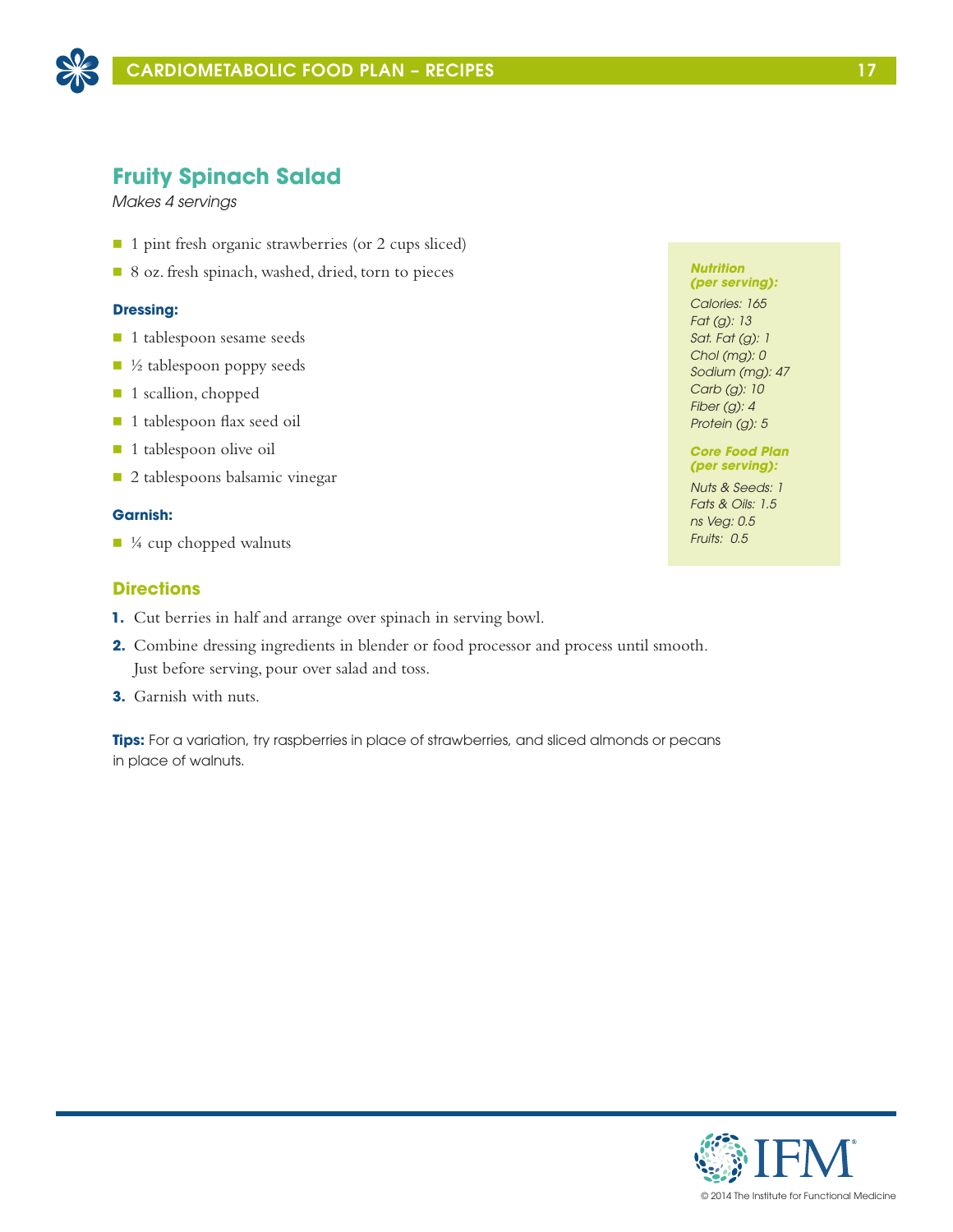

## **Greek Lentil Stew**

*Makes 4 servings*

- 1 tablespoon extra virgin olive oil
- 1 small red onion, chopped
- 1 medium yellow sweet pepper, chopped
- 2 cloves garlic, finely chopped
- $\blacksquare$  1 cup lentils
- 2 teaspoons dried oregano
- 1 teaspoons ground cinnamon
- 2½ cups low-sodium vegetable broth, divided
- 1 medium zucchini squash, chopped
- $\blacksquare$  1 medium yellow squash, chopped
- $\blacksquare$  1 tablespoon tomato paste
- $\blacksquare$  ½ cup unsweetened pomegranate juice
- $\blacksquare$  ½ teaspoon sea salt
- $\blacksquare$  ¼ teaspoon black pepper
- $\blacksquare$  ¼ cup reduced-fat crumbled feta cheese

### **Directions**

- **1.** In small Dutch oven, heat oil over medium-high heat. Add onion and bell pepper, and sauté for 1 minute. Cover pot tightly and cook over medium heat for 4 minutes. Add garlic and cook for 1 minute longer.
- **2.** Stir in lentils, oregano, and cinnamon, and cook until seasoning is fragrant, 30 seconds.
- **3.** Add 2 cups of broth. Bring to a boil, reduce heat and cover. Simmer lentils for 25 minutes.
- **4.** Add zucchini and yellow squash, tomato paste, pomegranate juice, remaining broth, sea salt and pepper. Simmer for 15 minutes, or until lentils are done to your taste.
- **5.** Let stew sit, uncovered, for 15 minutes. Serve warm or at room temperature, divided among soup bowls, with 1 tablespoon of feta sprinkled over each serving.

**Tips:** To reduce sodium content in this recipe, consider eliminating or reducing the amount of the crumbled feta cheese topping.

#### *Nutrition (per serving):*

*Calories: 281 Fat (g): 6 Sat. Fat (g): 2 Chol (mg): 7 Sodium (mg): 581 Carb (g): 42 Fiber (g): 18 Protein (g): 18*

*Core Food Plan (per serving):*

*Legumes: 2 Fats & Oils: 1 ns Veg: 2*

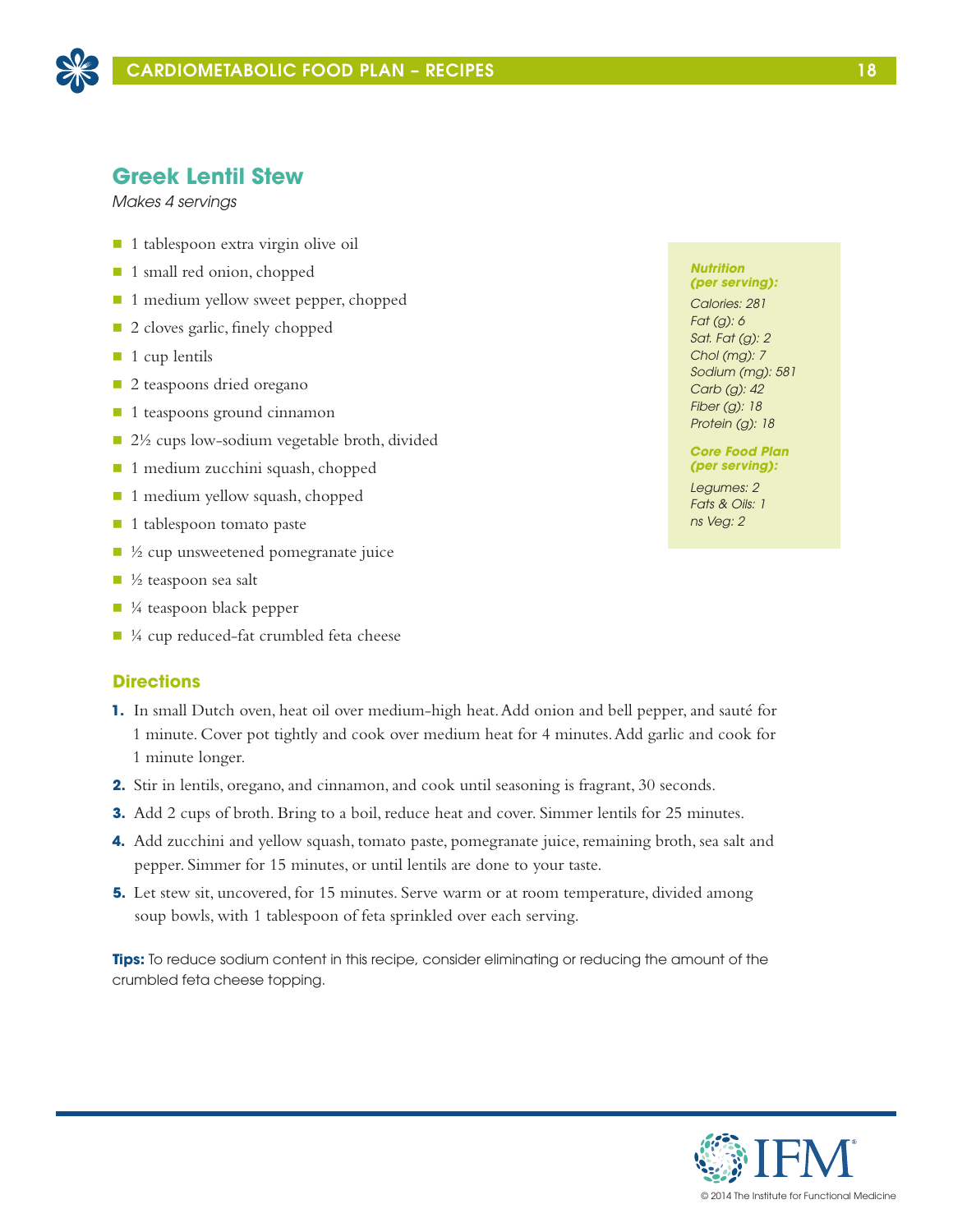

## **Grilled Flank Steak**

*Makes 8 servings (1 serving ≈ 4 ounces cooked)*

- ¾ cup low-sodium tamari (wheat-free)
- $\blacksquare$  ¼ cup balsamic vinegar
- $\blacksquare$  ¼ cup pineapple juice
- $\blacksquare$  ¼ cup olive oil
- 2 tablespoons dry mustard
- 4 cloves garlic, minced (or 4 teaspoons minced)
- $\blacksquare$  Freshly cracked pepper, to taste
- $\Box$  2½ pounds flank steak

### **Directions**

- **1.** In a medium mixing bowl, whisk together tamari, balsamic vinegar, pineapple juice, olive oil, dry mustard, garlic, and pepper to create marinade.
- **2.** Place flank steak in a large glass dish. Pour marinade over steak, and cover. Place in refrigerator and marinate meat for 8 to 24 hours, stirring occasionally.
- **3.** Grill or broil until done with internal temperature of 140° F for rare or 160° F for medium. (Well-done or 180° F is not recommended, as it will make this cut of meat very tough.)
- **4.** Slice across the grain into thin slices, and serve warm or cold.

**Tips:** Flank steak is very lean, which means it can be a bit tough. The longer it marinates, the more tender it will be and more enhanced the flavor will be. Also, be sure not to overcook.

#### *Nutrition (per serving):*

*Calories: 274 Fat (g): 17 Sat. Fat (g): 7 Chol (mg): 0 Sodium (mg): 399 Carb (g): 1 Fiber (g): 0 Protein (g): 28*

*Core Food Plan (per serving):*

*Proteins: 4 Fats & Oils: 1*

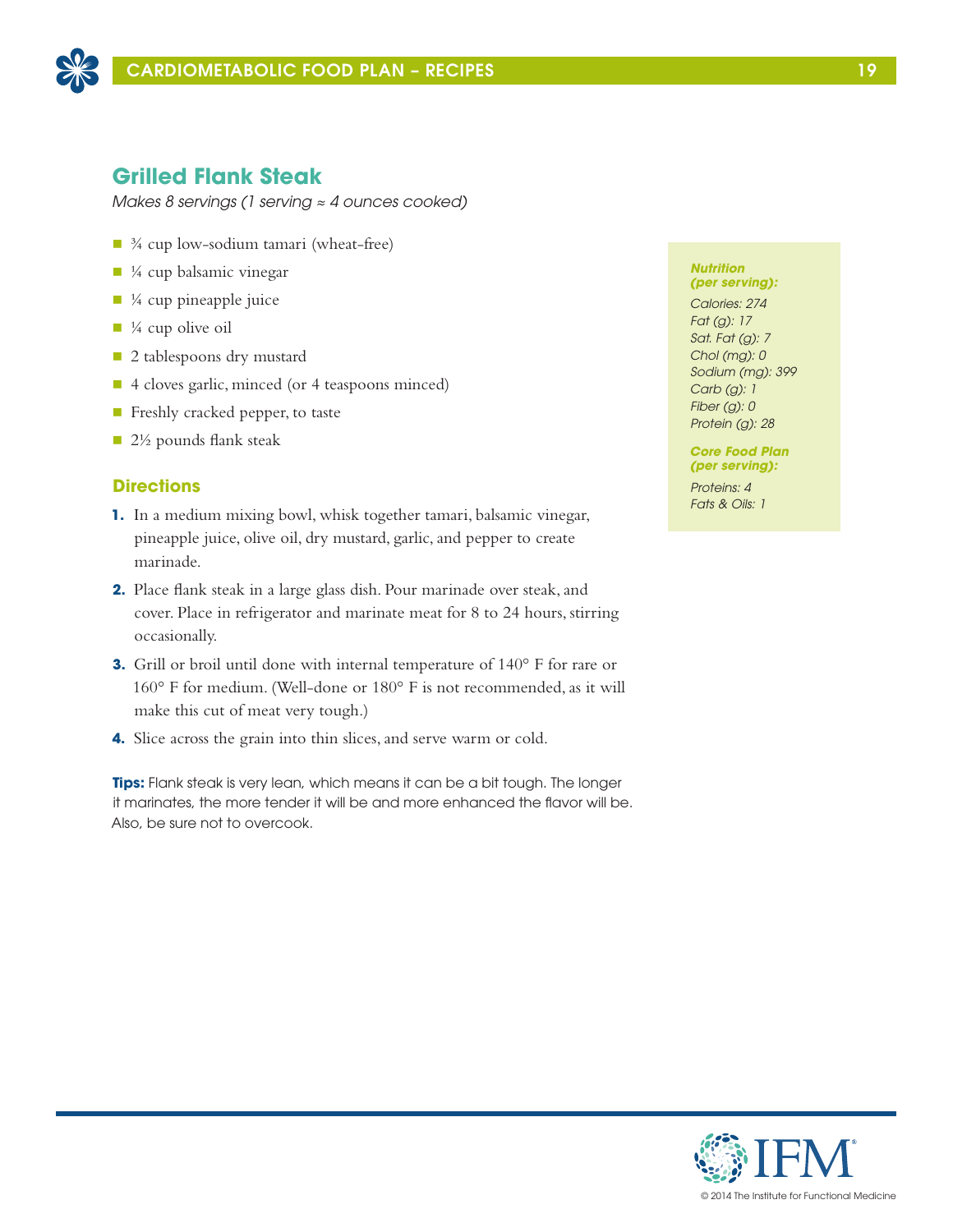

## **Guacamole**

*Makes 4 servings*

- 2 cloves garlic, minced (≈ 2 teaspoons)
- 3 scallions or red onion, minced ( $\approx$  ¼ cup)
- ¼ jalapeño, minced
- 2 avocados, peeled
- 1 tablespoon fresh lime juice (juice of  $\frac{1}{2}$  a lime)
- 2 tablespoons chopped fresh cilantro
- 1 pinch of sea salt

### **Directions**

- **1.** In a medium bowl, combine the garlic, scallions, and jalapeños.
- **2.** Add avocado and mash using the back of a fork.
- **3.** Gently stir in lime juice.
- **4.** Finish with cilantro and sea salt.

#### *Nutrition (per serving):*

*Calories: 169 Fat (g): 15 Sat. Fat (g): 2 Chol (mg): 0 Sodium (mg): 46 Carb (g): 9 Fiber (g): 3 Protein (g): 2*

#### *Core Food Plan (per serving):*

*Fats & Oils: 3 ns Veg: 1*

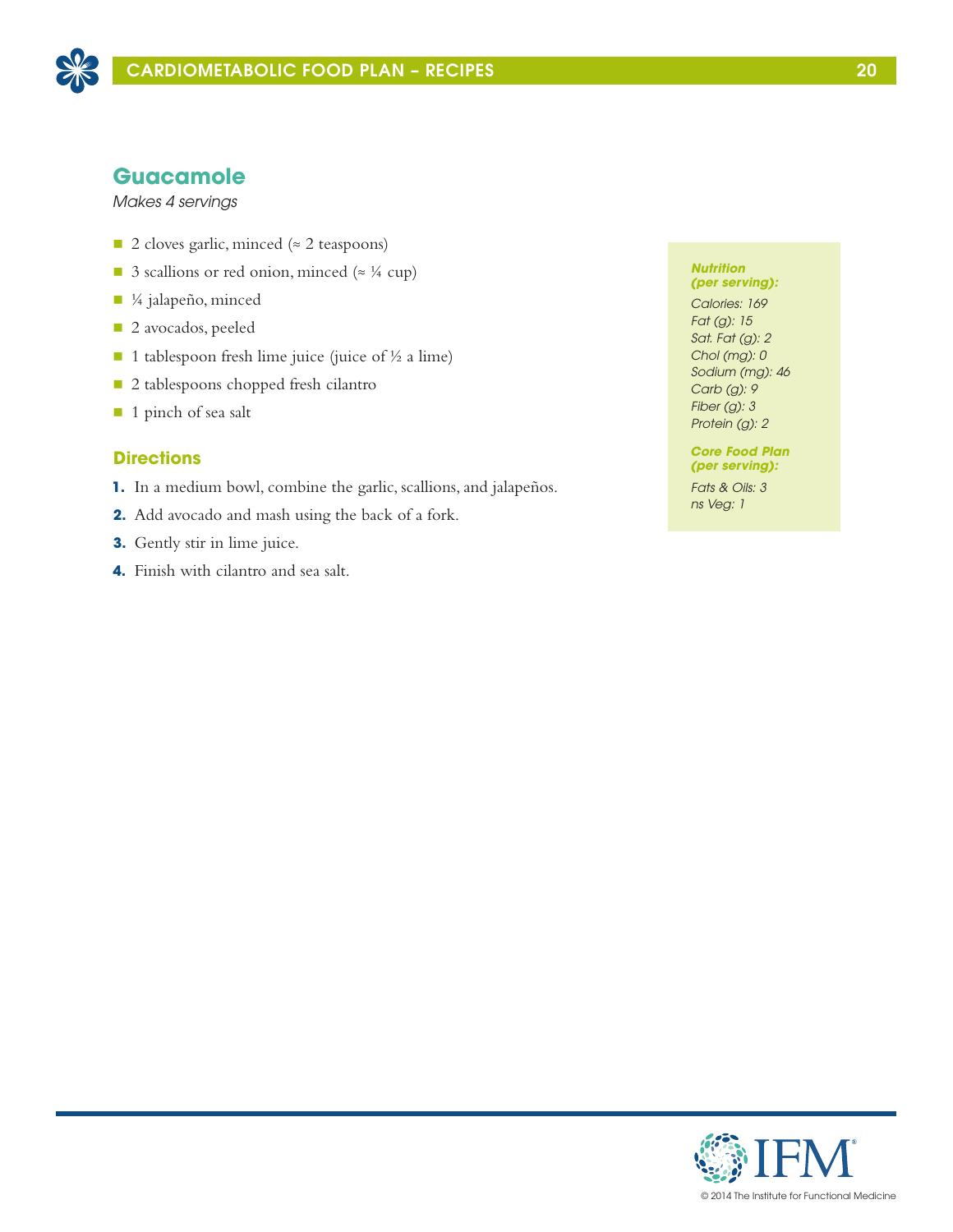

## **Kale Salad**

*Makes 6 servings (1 serving ≈ 1 cup)*

- $\blacksquare$  1 bunch kale
- $\blacksquare$  ½ teaspoon sea salt
- $\blacksquare$  ¼ cup diced red onion
- ⅓ cup currants, raisins, or dried cranberries or cherries
- <sup>1</sup>/<sub>3</sub> cup diced apple (about <sup>1</sup>/<sub>2</sub> an apple)
- ⅓ cup sunflower seeds, toasted
- $\blacksquare$  <sup>1</sup>/<sub>4</sub> cup olive oil
- 2 teaspoons red wine vinegar or unfiltered apple cider vinegar

### **Directions**

- **1.** De-stem kale by pulling leaves away from stems. Wash leaves, spin or pat dry. Stack leaves, roll up and cut into thin ribbons. Put kale in a large mixing bowl.
- **2.** Add salt and massage it into the kale with your hands for 2 minutes (skipping this step will leave you with tough, stringy kale).
- **3.** Stir onions with dried fruit, apple, and sunflower seeds into the kale. Dress with oil and vinegar.
- **4.** Taste for sea salt and vinegar, adding more if necessary. Also taste a few bites to see if balance of sweet/sour/crunchy/chewy are all well mixed. Add extra of what you miss.

**Tips:** Add some baked, grilled, or rotisserie chicken to a double portion of salad for a nice meal.

#### *Nutrition (per serving):*

*Calories: 162 Fat (g): 13 Sat. Fat (g): 2 Chol (mg): 0 Sodium (mg): 166 Carb (g): 11 Fiber (g): 2 Protein (g): 2*

### *Core Food Plan (per serving):*

*Nuts & Seeds: 1 Fats & Oils: 1.5 ns Veg: 1 Fruits: 0.5*



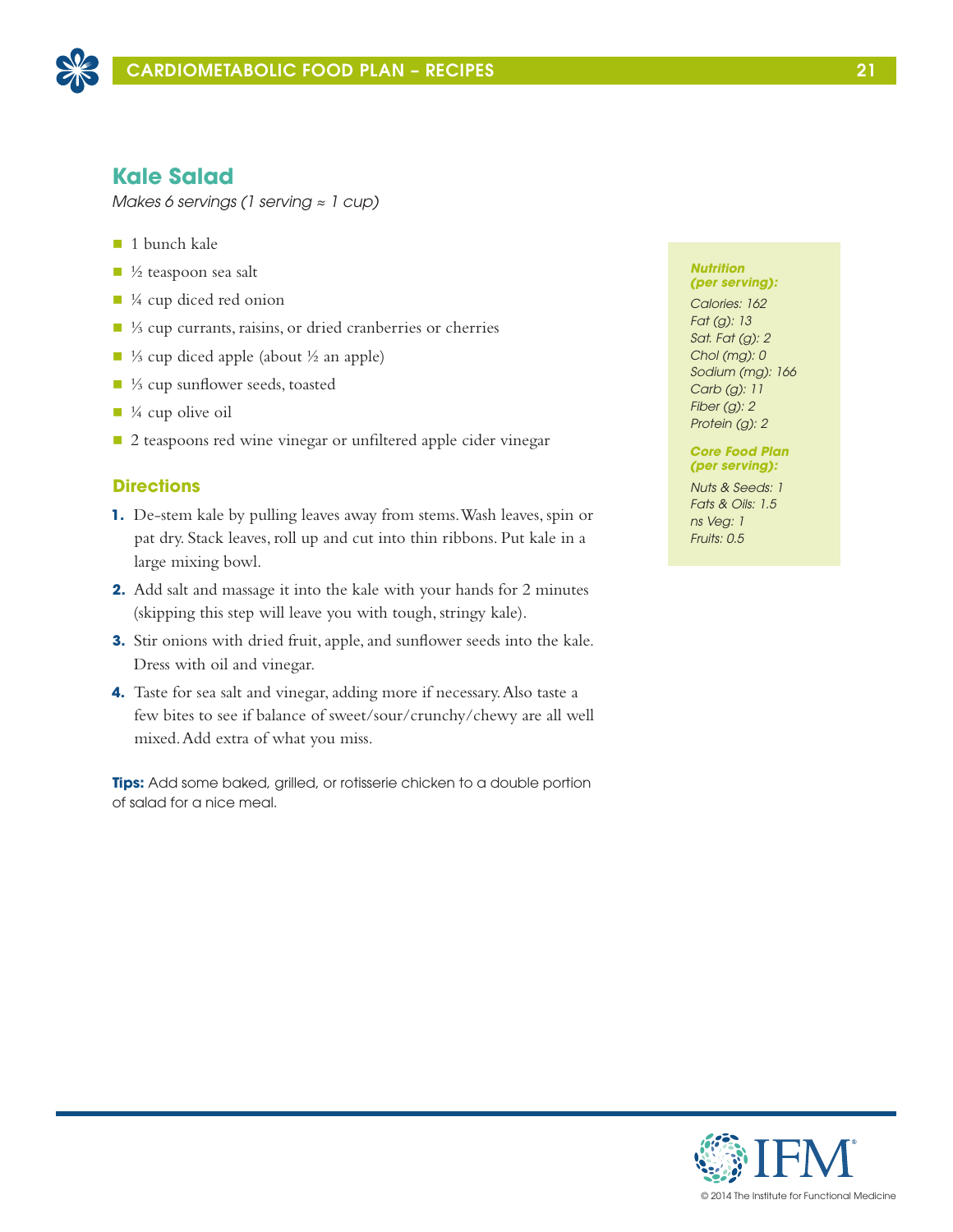

## **Marinated Olives**

*Makes 6 servings (1 serving ≈ ⅓ cup olives)*

- 2 cups olives (mixed varieties, large, small, multi-colored)
- **n** 2 tablespoons olive oil
- n 6 thin slices of lemon peel
- 6 thin slices of orange peel
- 2 cloves garlic, slivered
- 1 teaspoon fresh lemon juice
- $\blacksquare$  ¼ teaspoon orange zest
- $\blacksquare$  ¼ teaspoon lemon zest
- $\blacksquare$  ¼ teaspoon whole coriander seeds
- $\blacksquare$  1 bay leaf

### **Directions**

- **1.** Combine all ingredients together in an air-tight container (such as a glass storage dish or large jar), and place in the refrigerator.
- **2.** Allow to marinate for at least 2 days, and stir occasionally.

*Nutrition (per serving):*

*Calories: 52 Fat (g): 5 Sat. Fat (g): 1 Chol (mg): 0 Sodium (mg): 393 Carb (g): 3 Fiber (g): 1 Protein (g): 0*

*Core Food Plan (per serving): Fats & Oils: 1*

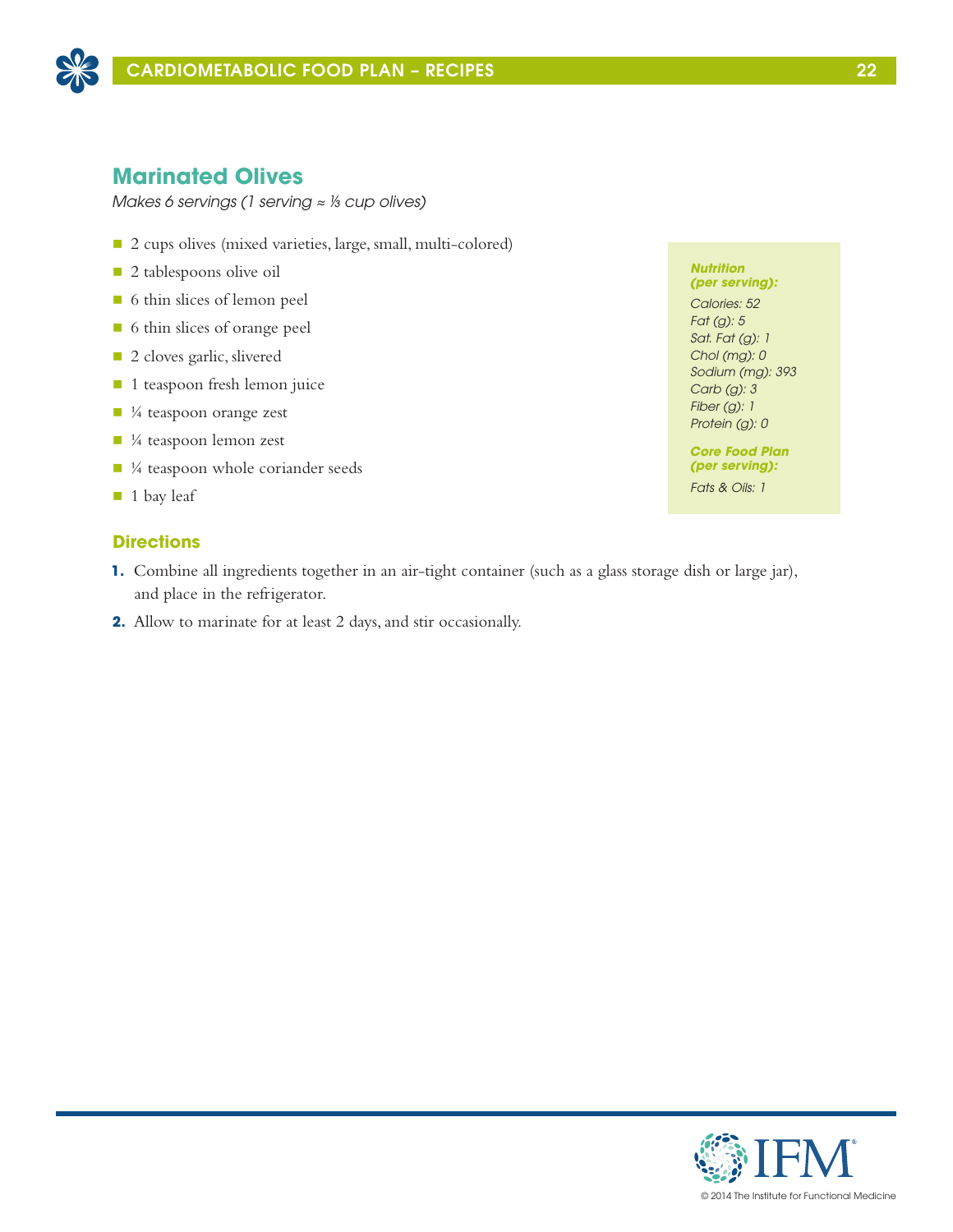

## **Marinated Vegetables**

*Makes 12 servings (1 serving ≈ ½ cup)*

- $\blacksquare$  ½ cup olive oil
- $\blacksquare$  ¼ cup balsamic vinegar
- 1 teaspoon dried oregano
- 1 teaspoon dried basil
- 3 cloves garlic, cut into slivers
- $\blacksquare$  ½ teaspoon sea salt
- 1 can (14 ounces) artichoke hearts, canned in water, cut into halves or quarters
- $\blacksquare$  1 can (14 ounces) hearts of palm, cut into ¼-inch slices
- 1 can (6 ounces) pitted black olives
- $\blacksquare$  ½ pound mushrooms, cleaned and quartered

### **Directions**

- **1.** In a large bowl, whisk together olive oil, balsamic vinegar, oregano, basil, garlic, and sea salt.
- **2.** Add artichokes, hearts of palm, olives, and mushrooms, and toss well.
- **3.** Cover and place in refrigerator to marinate for 6 to 8 hours, tossing periodically.

**Tips:** Leftover marinade can be used as a salad dressing.

#### *Nutrition (per serving):*

*Calories: 95 Fat (g): 4 Sat. Fat (g): 1 Chol (mg): 0 Sodium (mg): 250 Carb (g): 15 Fiber (g): 3 Protein (g): 3*

#### *Core Food Plan (per serving):*

*Fats & Oils: 0.5 ns Veg: 2.5*

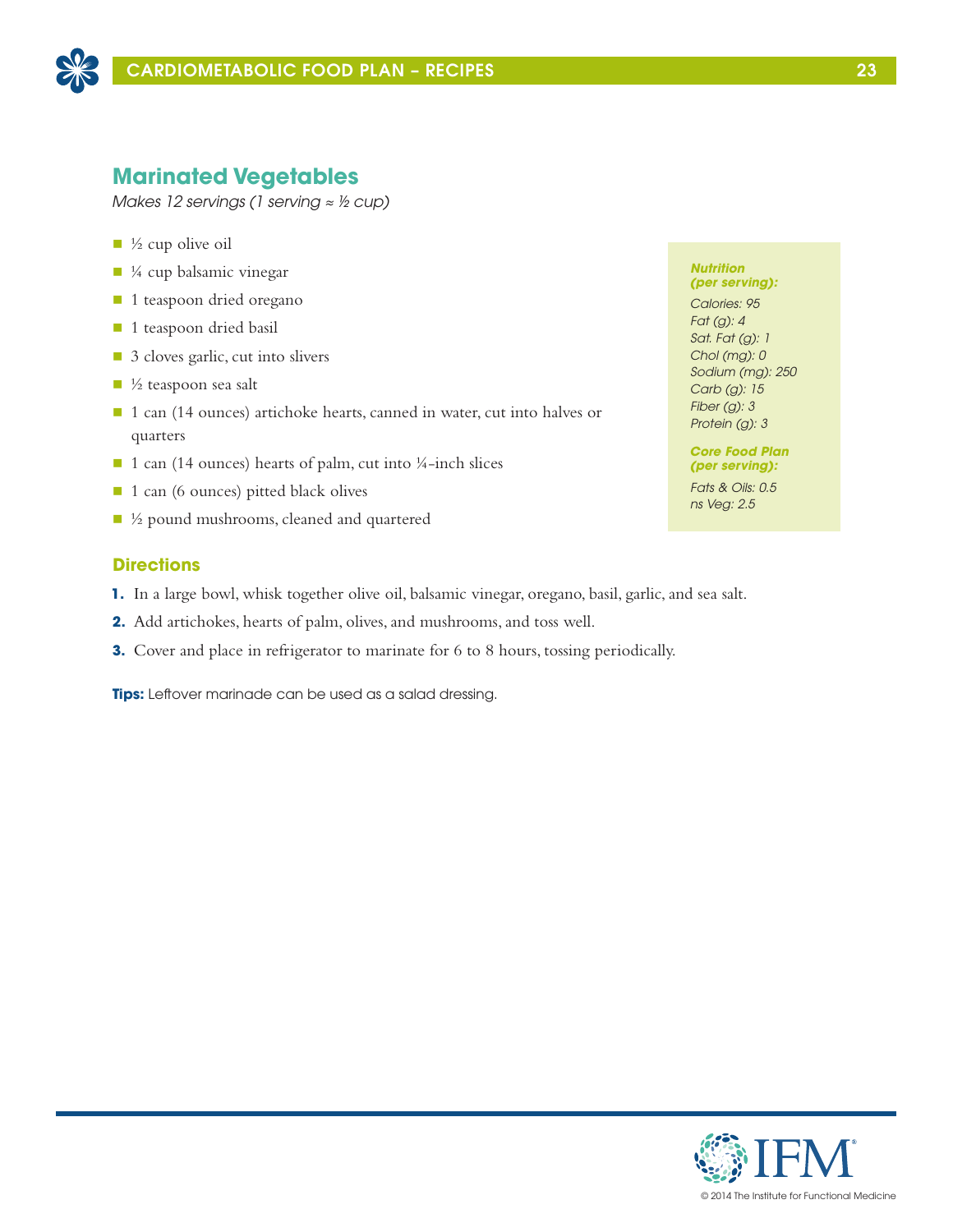

## **Olive Oil Cabernet Vinaigrette**

*Makes 4 servings (1 serving ≈ 1½ tablespoons)*

- 1 tablespoon red wine (Cabernet Sauvignon or Merlot)
- 2 tablespoons red wine vinegar
- 1 tablespoon orange juice
- 1 teaspoon fresh garlic, minced
- $\blacksquare$  ½ teaspoon dried basil
- 1 pinch sea salt
- 1 pinch black pepper
- n 2 tablespoons extra virgin olive oil

### **Directions**

- **1.** In a small bowl, whisk together all ingredients except olive oil.
- **2.** Slowly drizzle in olive oil, while whisking, to emulsify the dressing.
- **3.** Serve over mixed greens.

**Tips:** This recipe can be made ahead and stored in the refrigerator for up to 2 weeks. If chilled, olive oil may thicken, so allow to come to room temperature before serving.

#### *Nutrition (per serving):*

*Calories: 67 Fat (g): 7 Sat. Fat (g): 1 Chol (mg): 0 Sodium (mg): 36 Carb (g): 1 Fiber (g): 0 Protein (g): 0*

*Core Food Plan (per serving): Fats & Oils: 1.5* 

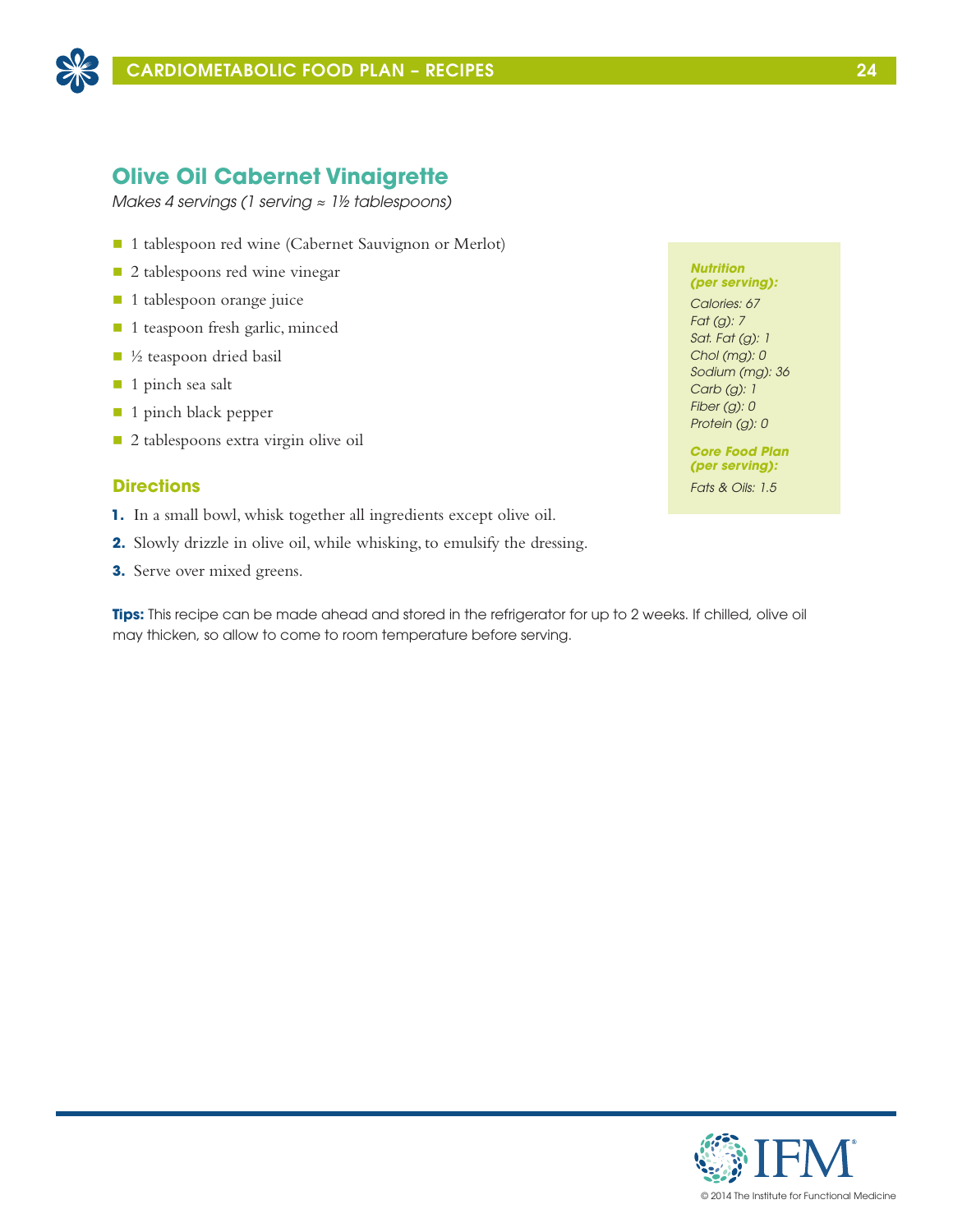

## **Poached Fish with Fire-Roasted Tomato Sauce**

*Makes 4 servings*

- 2 tablespoons extra virgin olive oil
- 1 medium yellow onion, chopped
- 1 garlic clove, minced
- $\blacksquare$  ½ inch piece fresh ginger, peeled and grated
- 1 can (15 ounces) fire-roasted chopped tomatoes, no salt added
- $\blacksquare$  ½ teaspoon sea salt
- $\blacksquare$  ¼ teaspoon black pepper
- $\blacksquare$  ½ teaspoon curry powder (optional)
- $\blacksquare$  1½ pounds fresh firm white fish (cod, halibut, haddock), cut into 3-inch pieces
- $\blacksquare$  ½ cup chopped fresh parsley, for garnish

### **Directions**

- **1.** Heat the olive oil in a large saucepan over medium-low heat.
- **2.** Sauté the onion until translucent, 5–7 minutes. Add the garlic, ginger, tomatoes (with juices), sea salt, pepper, and curry powder. Simmer for 20 minutes, stirring occasionally.
- **3.** Nestle the fish in the sauce, cover, and cook until opaque (about 8–10 minutes). Be careful not to overcook. The fish will add its own liquid to the dish.
- **4.** Serve sprinkled with fresh parsley.

**Tips:** This is great served over a bed of lightly sautéed kale. Leftover fish in tomato sauce can be refrigerated for up to 2 days.

#### *Nutrition (per serving):*

*Calories: 239 Fat (g): 8 Sat. Fat (g): 1 Chol (mg): 73 Sodium (mg): 368 Carb (g): 8 Fiber (g): 2 Protein (g): 32*

#### *Core Food Plan (per serving):*

*Proteins: 3.5 ns Veg: 1.5*

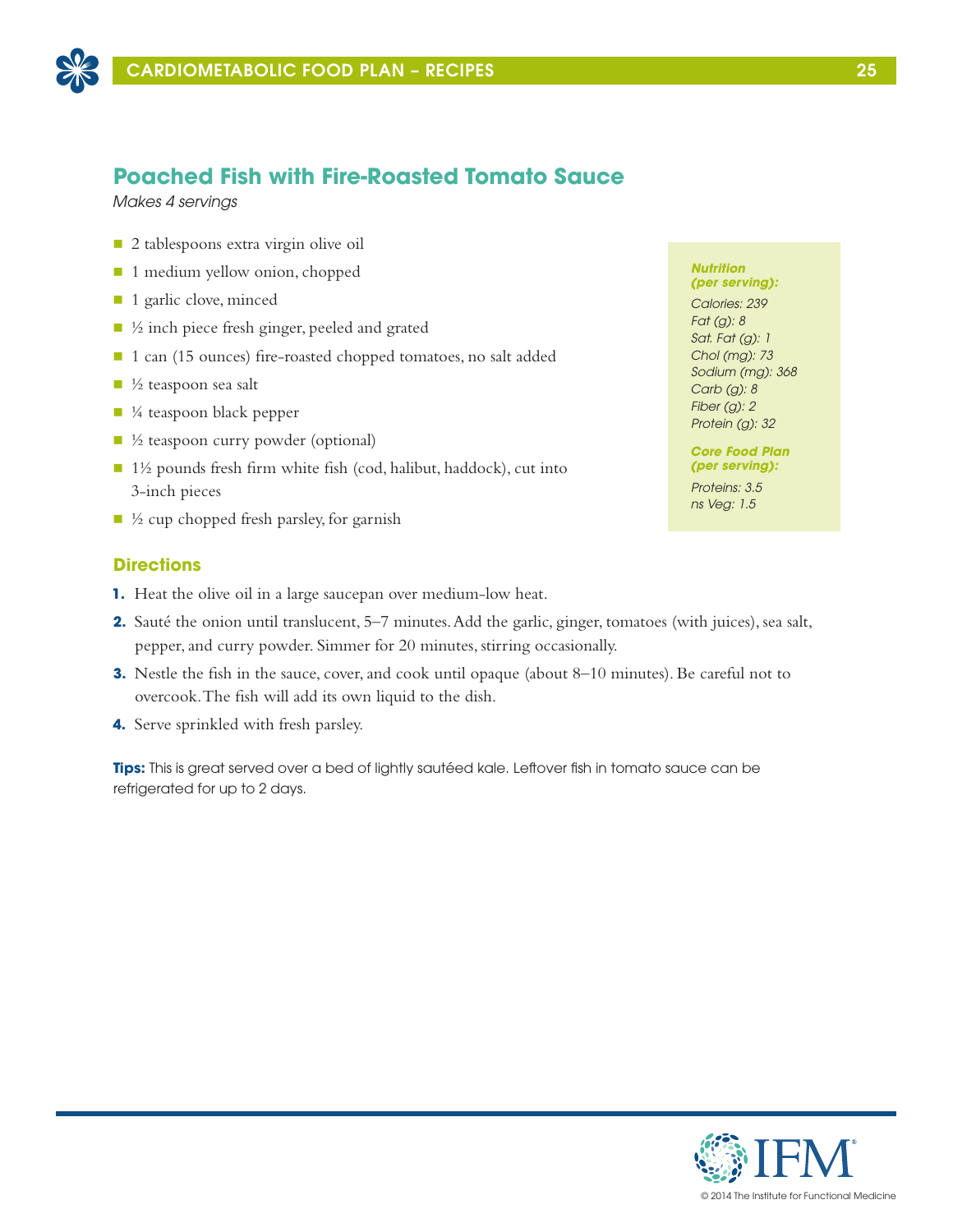

## **Protein Pancakes**

*Makes 6 servings (1 serving = 2 small pancakes)*

- $\Box$  2 eggs
- n ½ cup light ricotta cheese, softened
- $\blacksquare$  ¼ cup vanilla protein powder, whey or vegan
- $\blacksquare$  ½ teaspoon baking powder
- $\blacksquare$  1/8 teaspoon sea salt
- $\blacksquare$  ½ teaspoon vanilla extract and/or maple extract

### **Directions**

- **1.** Whisk the eggs and ricotta together until smooth. Add the rest of the ingredients and mix until smooth.
- **2.** Heat a griddle or skillet, and coat surface with butter or coconut oil. Drop tablespoon size amounts of batter onto the griddle to make small pancakes.
- **3.** Flip pancakes when bubbles on the surface of the pancake have broken and stay broken. Cook pancakes on the other side.

**Tips:** This recipe can be doubled, as these pancakes keep well in the refrigerator.

#### *Nutrition (per serving):*

*Calories: 66 Fat (g): 3 Sat. Fat (g): 2 Chol (mg): 74 Sodium (mg): 137 Carb (g): 2 Fiber (g): 0 Protein (g): 7*

*Core Food Plan (per serving): Proteins: 1*

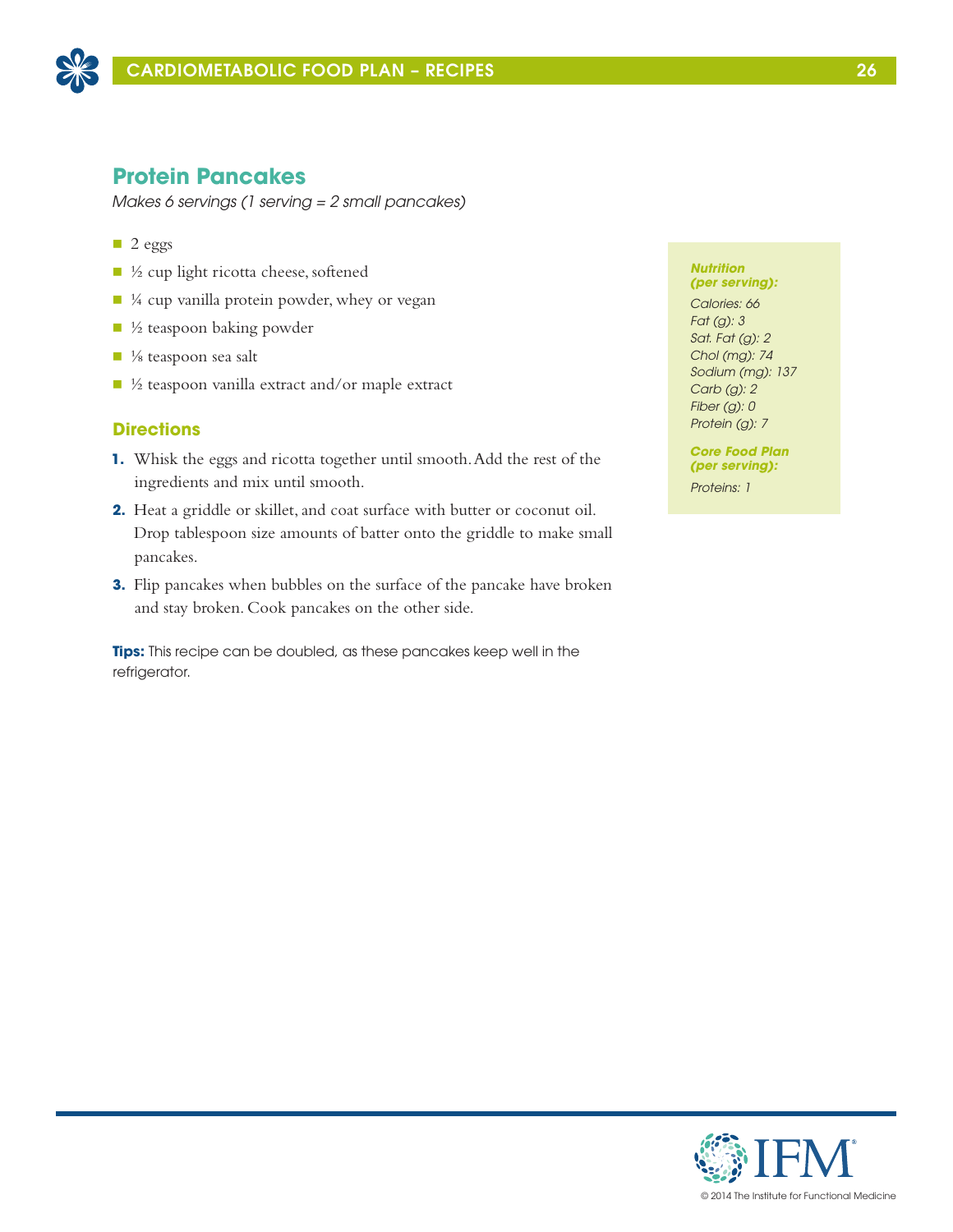

## **Purple Cabbage Salad**

*Makes 6 servings (1 serving ≈ 1 cup)*

- 1 small head of purple cabbage
- 3 carrots, shredded
- $\blacksquare$  1 tablespoon balsamic vinegar
- n 1½ tablespoons unseasoned rice vinegar
- **n** 1 tablespoon water
- $\blacksquare$  ¼ teaspoon sea salt
- $\blacksquare$  ¼ teaspoon pepper
- 1 tablespoon olive oil
- $\blacksquare$  <sup>1</sup>/<sub>4</sub> cup slivered almonds
- 1 whole ripe avocado, cut into chunks
- n 1 cup pink grapefruit sections, cut in half

### **Directions**

- **1.** Core the cabbage, and process through the slicing disc of a food processor (or slice thinly to make strips). Shred carrots by hand or food processor. In a large bowl, toss together cabbage and carrots.
- **2.** In a small bowl, whisk together both vinegars, water, sea salt and pepper. Slowly drizzle the oil in while whisking to emulsify. Pour over cabbage and carrots, and toss. Allow dressing to marinate salad for 30–60 minutes before serving.
- **3.** Just before serving, toss the cabbage mixture with the almonds, grapefruit sections and fresh avocado.

#### *Nutrition (per serving):*

*Calories: 176 Fat (g): 11 Sat. Fat (g): 1 Chol (mg): 0 Sodium (mg): 121 Carb (g): 19 Fiber (g): 6 Protein (g): 4*

### *Core Food Plan (per serving):*

*Nuts & Seeds: 1 Fats & Oils: 1.5 ns Veg: 1.5 Fruits: 0.5*



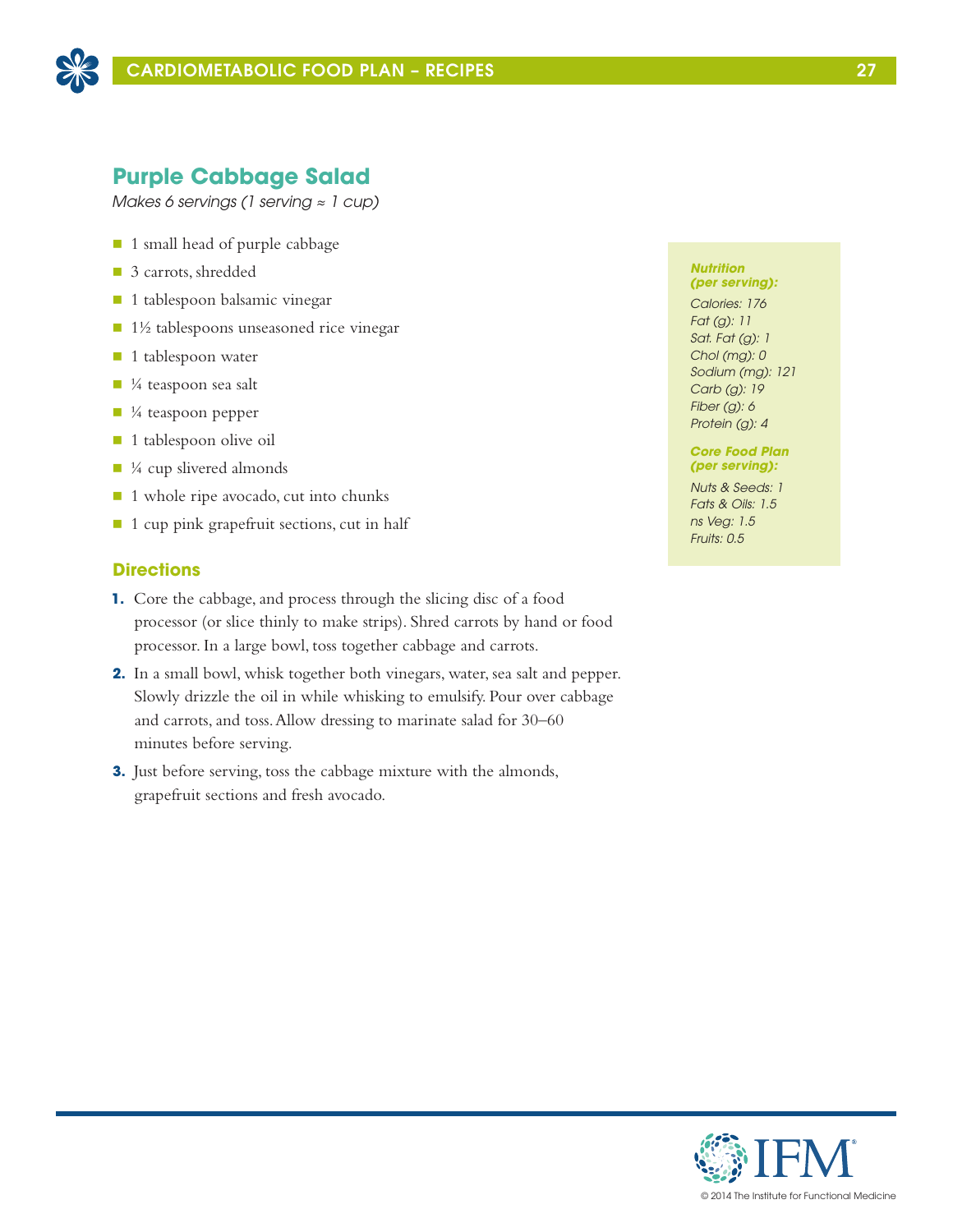

## **Raspberry Peach Fruit Fluff**

*Makes 6 servings (1 serving ≈ ½–¾ cup)*

- 1 envelope unflavored gelatin
- 1 tablespoon apple juice concentrate
- 3 tablespoons water
- 2 cups fresh or frozen raspberries
- 2 cups sliced fresh or frozen peaches
- 1 teaspoon fresh lemon juice

### **Directions**

- **1.** In medium mixing bowl, mix together gelatin, apple juice concentrate, and water until gelatin dissolves. Set aside.
- **2.** Put fruit in blender and blend until liquefied. Place puréed fruit in small saucepan, and bring to boil. Immediately remove from heat, and mix in gelatin and apple juice mixture. Stir until thoroughly dissolved.
- **3.** Stir in lemon juice and chill in refrigerator until it begins to thicken. Beat with a mixer on high speed until fluffy and doubled in volume. Chill again.
- **4.** Serve in dessert dishes garnished with reserved fruit

#### *Nutrition (per serving):*

*Calories: 54 Fat (g): 0 Sat. Fat (g): 0 Chol (mg): 0 Sodium (mg): 3 Carb (g): 12 Fiber (g): 4 Protein (g): 2*

*Core Food Plan (per serving): Fruits: 1*

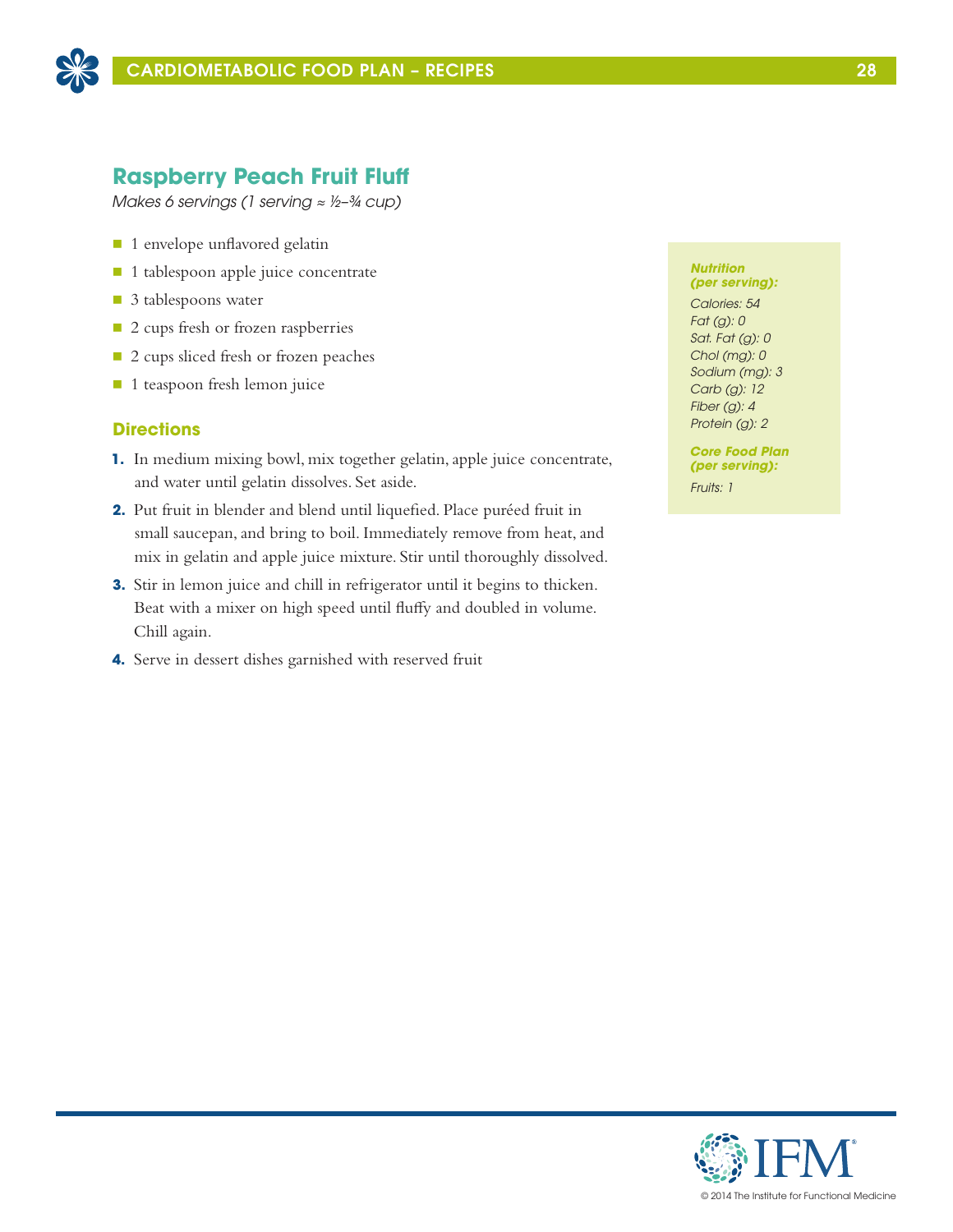

## **Roasted Beets with Greens**

*Makes 4 servings*

- $\blacksquare$  1–2 bunches trimmed beets (about 4–5 beets)
- $\blacksquare$  1½ tablespoons extra-virgin olive oil
- 1 lemon, juiced (approximately 3 tablespoons juice)
- 2 teaspoons coconut aminos
- 1 clove garlic, minced
- $\blacksquare$  ¼ teaspoon sea salt
- $\blacksquare$  ¼ teaspoon black pepper
- 4 cups baby spinach or spring mix, divided
- **1** cup fresh parsley
- 4 slices red onion

### **Directions**

- **1.** Preheat oven to 400° F.
- **2.** Rinse beets, dry, and wrap individually in foil.
- **3.** Roast until tender (about 1 hour). Let cool, then peel and dice.
- **4.** Whisk together olive oil, lemon juice, coconut aminos, garlic, sea salt and pepper. Toss with beets.
- **5.** For each serving, toss  $\approx \frac{1}{2}$  cup dressed beets with 1 cup spinach or spring mix and  $\frac{1}{4}$  cup parsley. Top with onion.

#### *Nutrition (per serving):*

*Calories: 113 Fat (g): 5 Sat. Fat (g): 1 Chol (mg): 0 Sodium (mg): 286 Carb (g): 15 Fiber (g): 5 Protein (g): 3*

#### *Core Food Plan (per serving):*

*Fats & Oils: 1 ns Veg: 1 s Veg: 0.5*

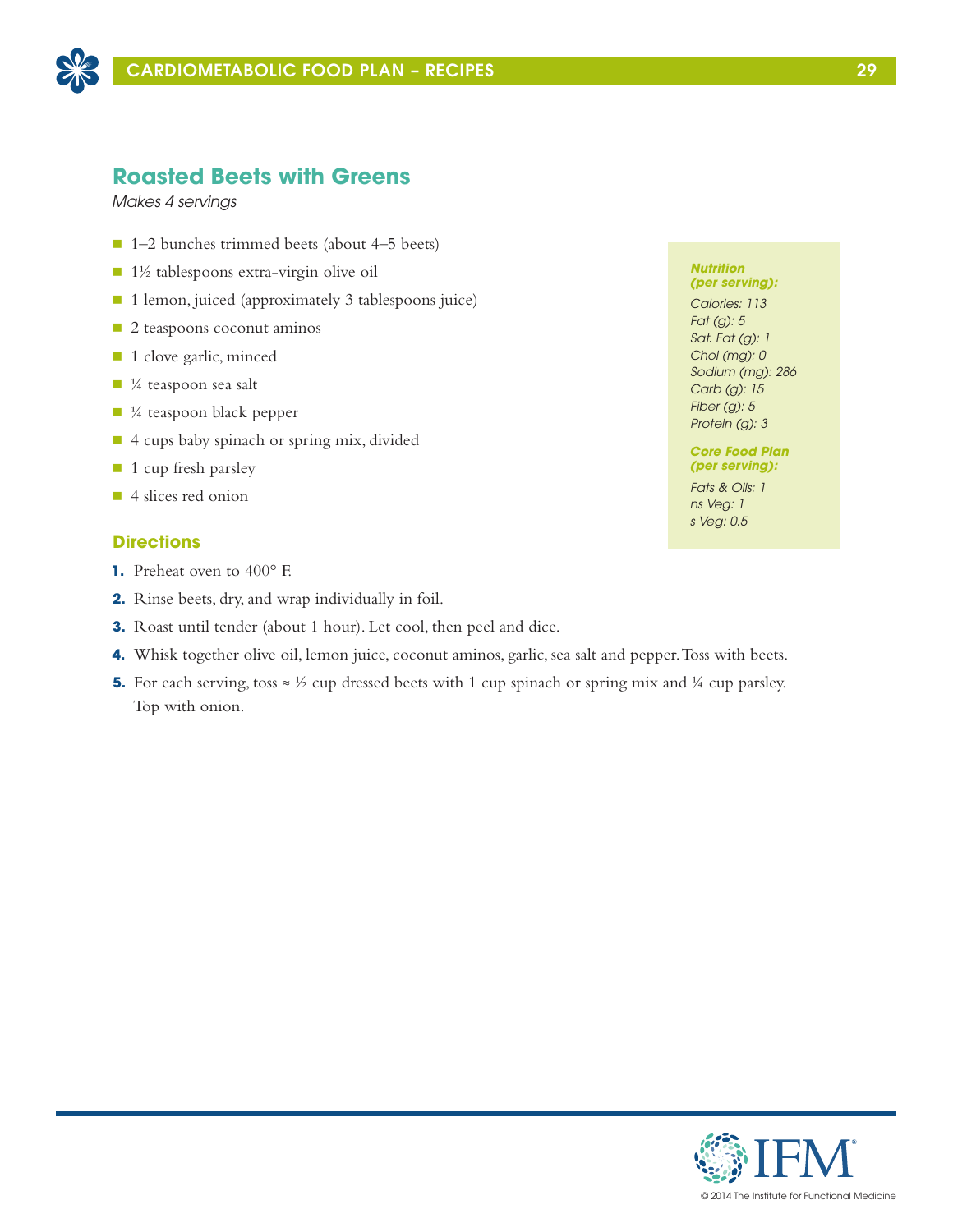

## **Roasted Brussels Sprouts**

*Makes 4 servings*

- n 4 cups Brussels sprouts, cleaned and halved or quartered
- 2 cloves garlic, minced (about 2 teaspoons minced)
- 1 small apple, peeled, cored and cut into eighths
- 1 tablespoon extra-virgin olive oil
- $\blacksquare$  ¼ teaspoon sea salt
- $\blacksquare$  ¼ teaspoon black pepper

### **Directions**

- **1.** Preheat oven to 375° F.
- **2.** In a large bowl, toss together all ingredients.
- **3.** Pour out into a cookie sheet lined with parchment paper, and spread mixture evenly in a single layer.
- **4.** Roast uncovered for 20 minutes.

#### *Nutrition (per serving):*

*Calories: 90 Fat (g): 4 Sat. Fat (g): 1 Chol (mg): 0 Sodium (mg): 140 Carb (g): 14 Fiber (g): 4 Protein (g): 3*

#### *Core Food Plan (per serving):*

*Fats & Oils: 1 ns Veg: 1 Fruits: 0.5*

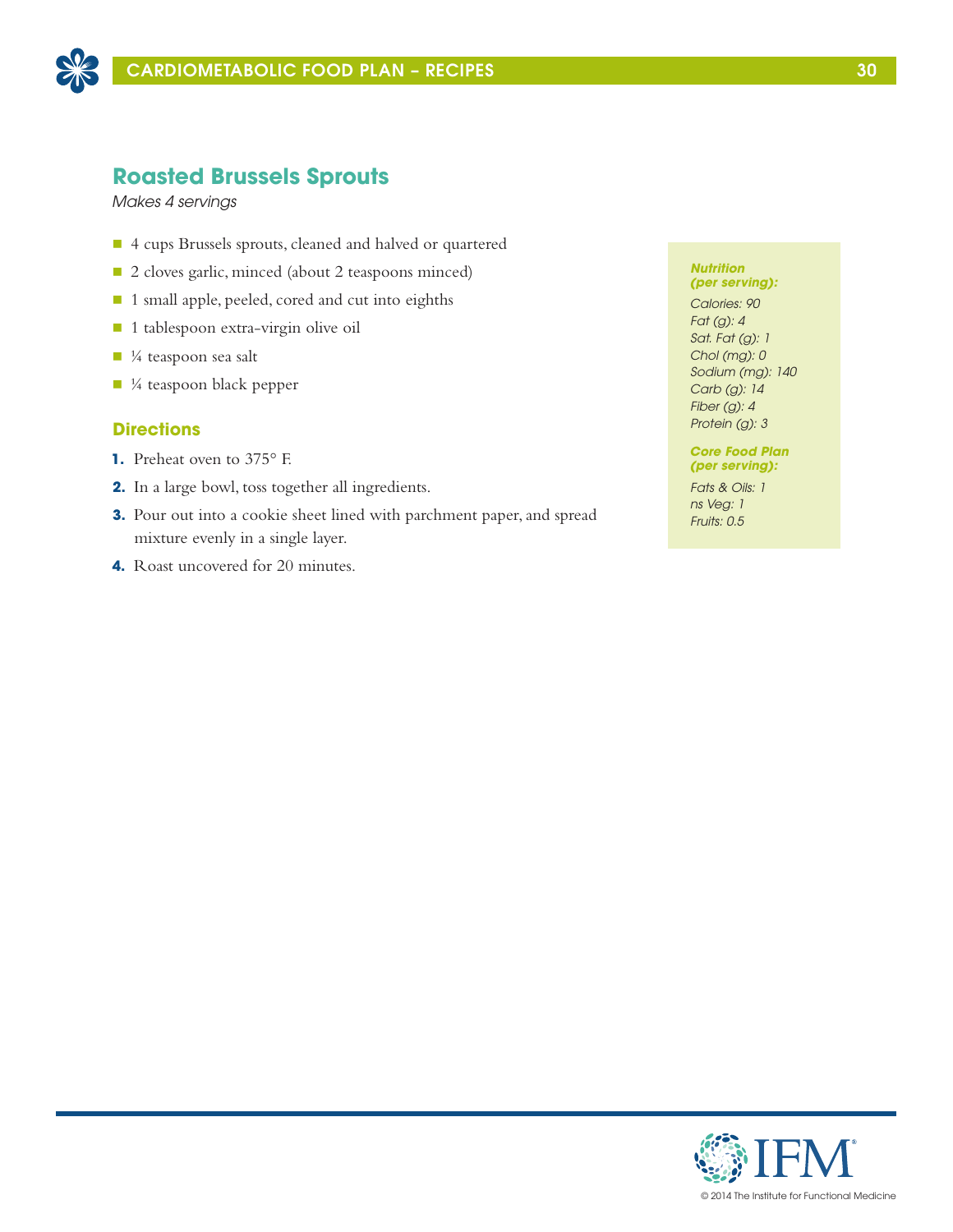

## **Roasted Root Vegetable Salad**

*Makes 4 servings*

- 1 medium sweet potato (about 4 oz), cut into  $\frac{3}{4}$ -inch cubes
- $\blacksquare$  1 medium yellow potato, cut into ¾-inch cubes (may substitute parsnip)
- 1 medium carrot, peeled, cut into ¾-inch slices
- $\blacksquare$  1 small red onion, cut into ½-inch wedges
- $\Box$  2 medium celery stalks, cut into  $\frac{3}{4}$ -inch slices
- $\blacksquare$  1 medium beet, cut into ¾-inch cubes
- $\blacksquare$  1½ tablespoons extra virgin olive oil, divided
- $\blacksquare$  ¼ teaspoon sea salt
- $\blacksquare$  ¼ teaspoon freshly ground black pepper
- $\blacksquare$  1 teaspoon balsamic vinegar
- $\Box$  2 teaspoons fresh lemon juice
- $\blacksquare$  ½ teaspoon Dijon mustard
- 1 tablespoon fresh parsley, chopped
- 1 teaspoon fresh cilantro, chopped
- 2 tablespoons walnuts, finely chopped
- 1 ounce reduced-fat crumbled feta cheese

### **Directions**

- **1.** Preheat oven to 425° F.
- **2.** In large bowl, toss together potatoes (sweet and yellow), carrot, red onion, celery, beet, and  $\frac{1}{2}$  tablespoon of the oil, coating well. Season with sea salt and pepper
- **3.** Arrange vegetables on a cookie sheet, and spread mixture evenly in a single layer. Roast, stirring several times, until tender and beginning to brown, about 50 minutes.
- **4.** In small bowl, whisk together vinegar, lemon juice, and Dijon mustard with remaining 1 tablespoon oil, and stir in parsley and cilantro. Drizzle dressing over vegetables, add walnuts, and gently toss.
- **5.** Top with crumbled feta. Serve warm or at room temperature.

#### *Nutrition (per serving):*

*Calories: 175 Fat (g): 8 Sat. Fat (g): 2 Chol (mg): 3 Sodium (mg): 277 Carb (g): 22 Fiber (g): 4 Protein (g): 5*

### *Core Food Plan (per serving):*

*Fats & Oils: 1.5 ns Veg: 1.5 s Veg: 1*

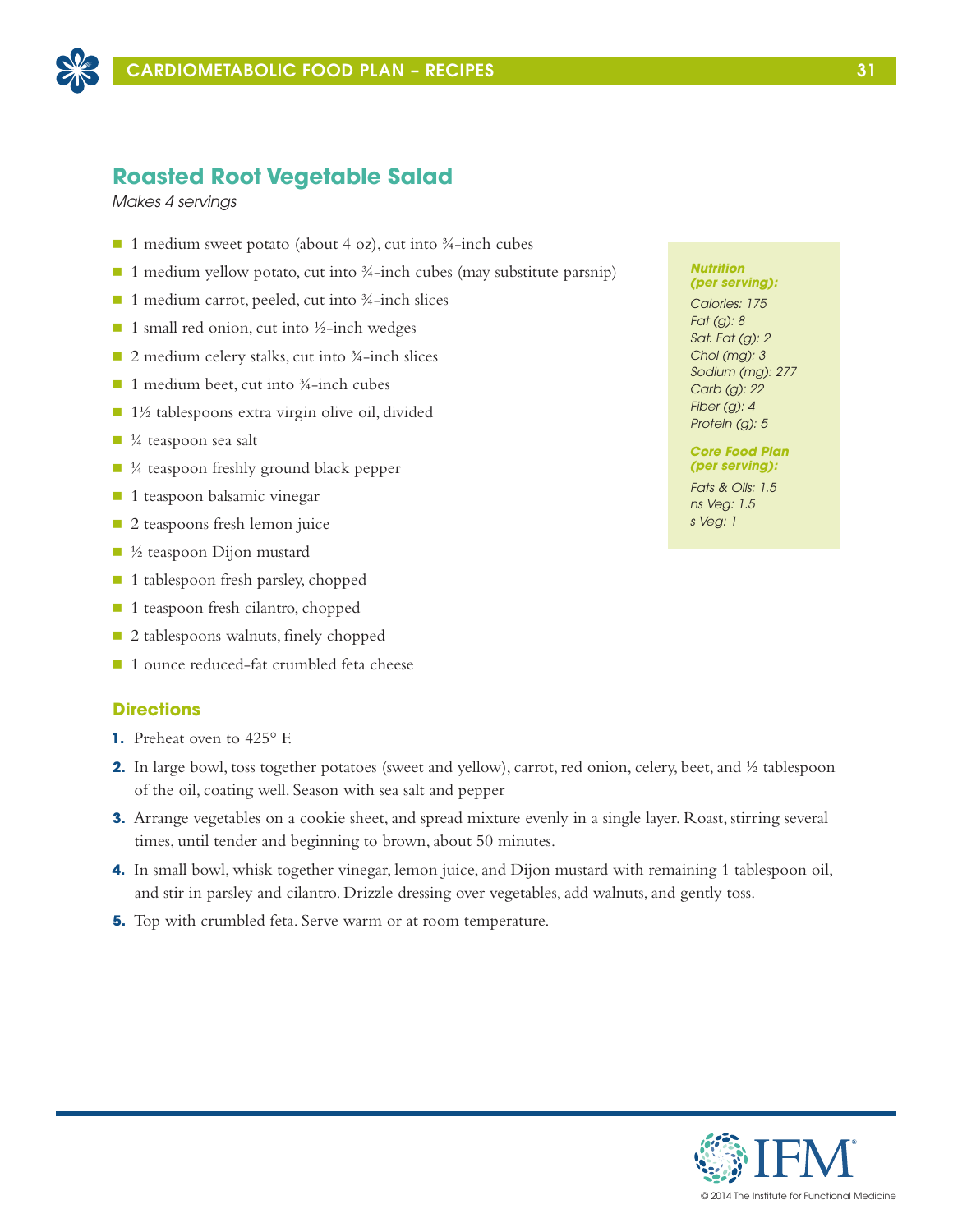

## **Salmon Pecan Cakes**

*Makes 8 servings (1 serving = 1 salmon patty)*

- $\blacksquare$  1¼ cups pecans
- 1 can (7.5 ounces) wild salmon, drained
- $\Box$  2 eggs
- 3 small scallions, chopped
- 1 small celery stalk, chopped
- 1 tablespoon extra-virgin olive oil
- **n** 1 tablespoon lime juice
- $\blacksquare$  ½ teaspoon sea salt
- $\blacksquare$  1 pinch paprika

### **Directions**

- **1.** Preheat oven to 350° F.
- **2.** In a food processor, grind pecans to a fine texture.
- **3.** Add remaining ingredients to food processor, and pulse to combine.
- **4.** Remove mixture from food processor, and separate into eight medium patties. Place on a lightly oiled baking tray, and bake until golden, about 25–30 minutes.

#### *Nutrition (per serving):*

*Calories: 235 Fat (g): 21 Sat. Fat (g): 2 Chol (mg): 58 Sodium (mg): 248 Carb (g): 5 Fiber (g): 2 Protein (g): 9*

### *Core Food Plan (per serving):*

*Proteins: 1 Nuts & Seeds: 2 Fats & Oils: 2*

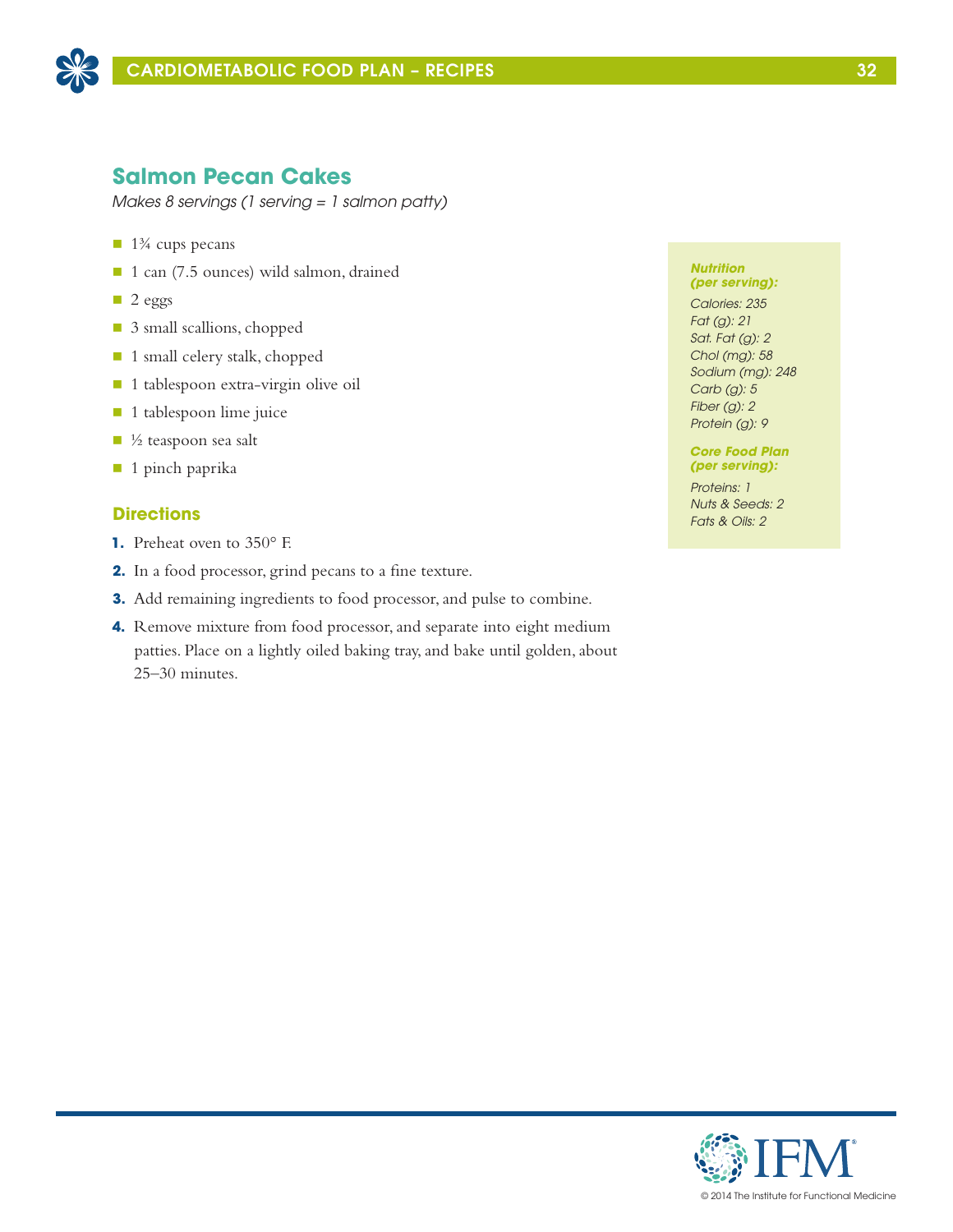

## **Sautéed Chicken and Kiwi**

*Makes 4 servings*

- $\blacksquare$  1½ tablespoons olive oil, divided
- 1 pound boneless skinless chicken breast, sliced into thin strips
- 1 cup thinly sliced carrots
- $\blacksquare$  1 cup thinly sliced celery, sliced diagonally
- 1 teaspoon finely chopped lime basil (regular basil can be substituted)
- 1 cup low-sodium chicken broth
- 1 tablespoon cornstarch
- $\blacksquare$  ¼ teaspoon sea salt
- $\blacksquare$  ¼ teaspoon pepper
- 3 fully ripe kiwi fruit, peeled and thinly sliced
- $\blacksquare$  ½ teaspoon grated lemon peel

### **Directions**

- **1.** To a large skillet, add 1 tablespoon of the oil and heat over medium heat. Add chicken, and sauté until browned and cooked through (about 8–10 minutes). Remove from skillet and set aside.
- **2.** Add remaining oil to the skillet, and sauté carrots and celery until crisp, but tender. Return chicken to skillet.
- **3.** In small bowl, combine basil, chicken broth, cornstarch, sea salt, and pepper, and add to the chicken mixture in the skillet. Continue to cook over medium-low heat, and stir until thickened.
- **4.** Finish by gently stirring kiwi fruit and lemon into mixture.

**Tips:** If following elimination diet, may substitute tapioca or arrowroot powder for cornstarch.

### *Nutrition*

*(per serving): Calories: 243 Fat (g): 7 Sat. Fat (g): 1 Chol (mg): 66 Sodium (mg): 376 Carb (g): 15 Fiber (g): 3 Protein (g): 30*

#### *Core Food Plan (per serving):*

*Proteins: 3.5 ns Veg: 0.5 Fruits: 0.5*

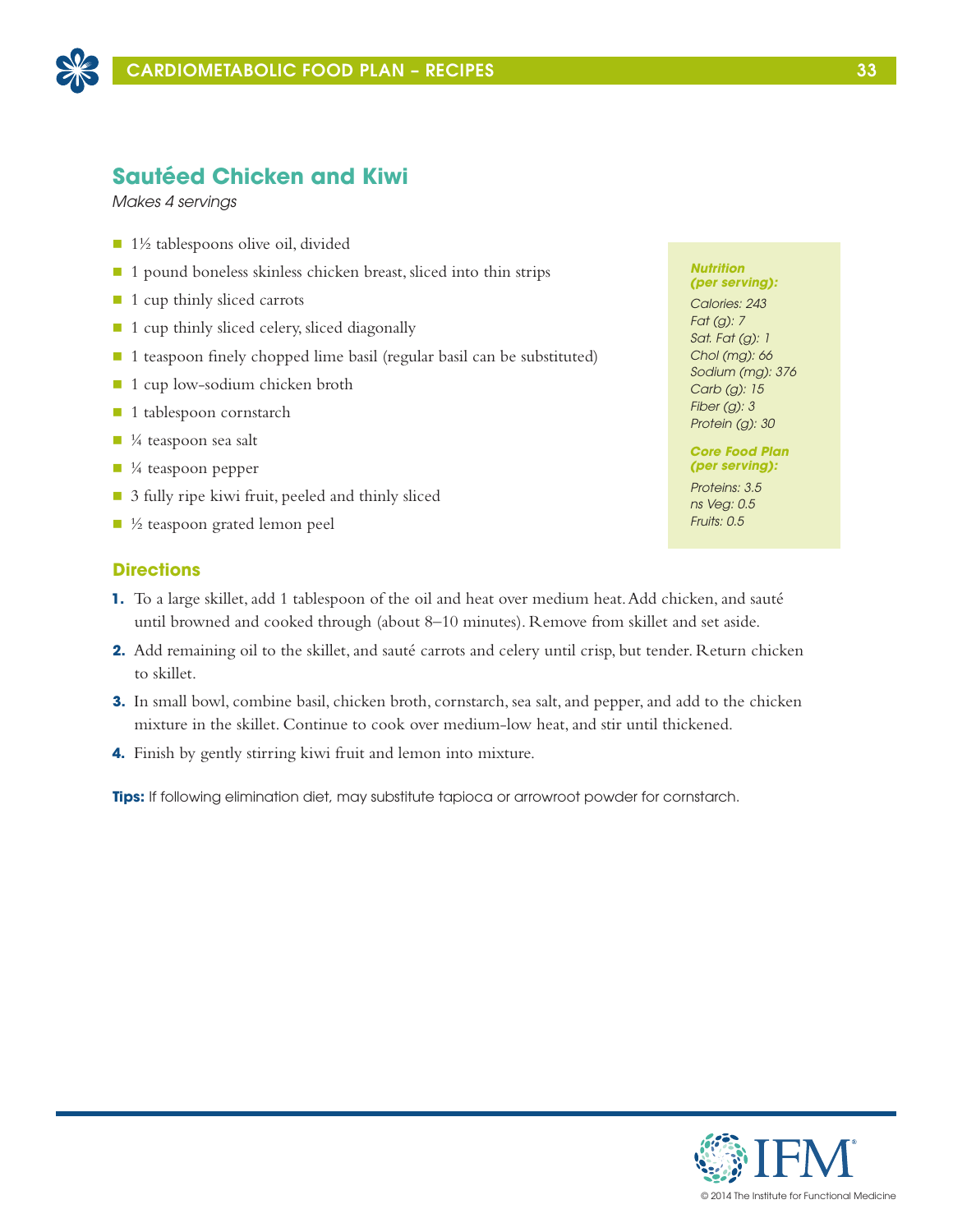

## **Savory Seed Crackers**

*Makes 8 servings (1 serving ≈ one 2-inch by 3-inch cracker or two 1-inch by 1½-inch crackers)*

- $\blacksquare$  ¼ cup chia seeds
- <sup>1</sup>/<sub>3</sub> cup flax seeds
- $\blacksquare$  ¼ cup sunflower seeds
- $\blacksquare$  <sup>1</sup>/<sub>4</sub> cup water
- ⅓ teaspoon garlic powder
- $\blacksquare$  <sup>1</sup>/<sub>8</sub> teaspoon onion powder
- $\blacksquare$  ¼ teaspoon salt
- $\blacksquare$  ¼ teaspoon guar or xanthan gum
- More water, if needed

### **Directions**

- **1.** Preheat oven to 300° F.
- **2.** Mix all ingredients together and spread on greased parchment paper on a cookie sheet. Press flat (about ⅛-inch thick).
- **3.** Bake for about 30 minutes on each side.
- **4.** Immediately after removal from oven, score the seeds (they will still be pliable at this point, but score right away, as they will firm up quickly). A pizza cutter works well.

**Tips:** Before spreading on cookie sheet, oil hands or spatula, to keep seeds from sticking to hands. Watch closely so that you don't burn the seeds. May consider longer duration of time at lower cooking temp (i.e., 250° F).

*Nutrition (per serving): Calories: 113 Fat (g): 8 Sat. Fat (g): 2 Chol (mg): 0 Sodium (mg): 73 Carb (g): 8 Fiber (g): 2 Protein (g): 4*

*Core Food Plan (per serving): Nuts & Seeds: 2.5*

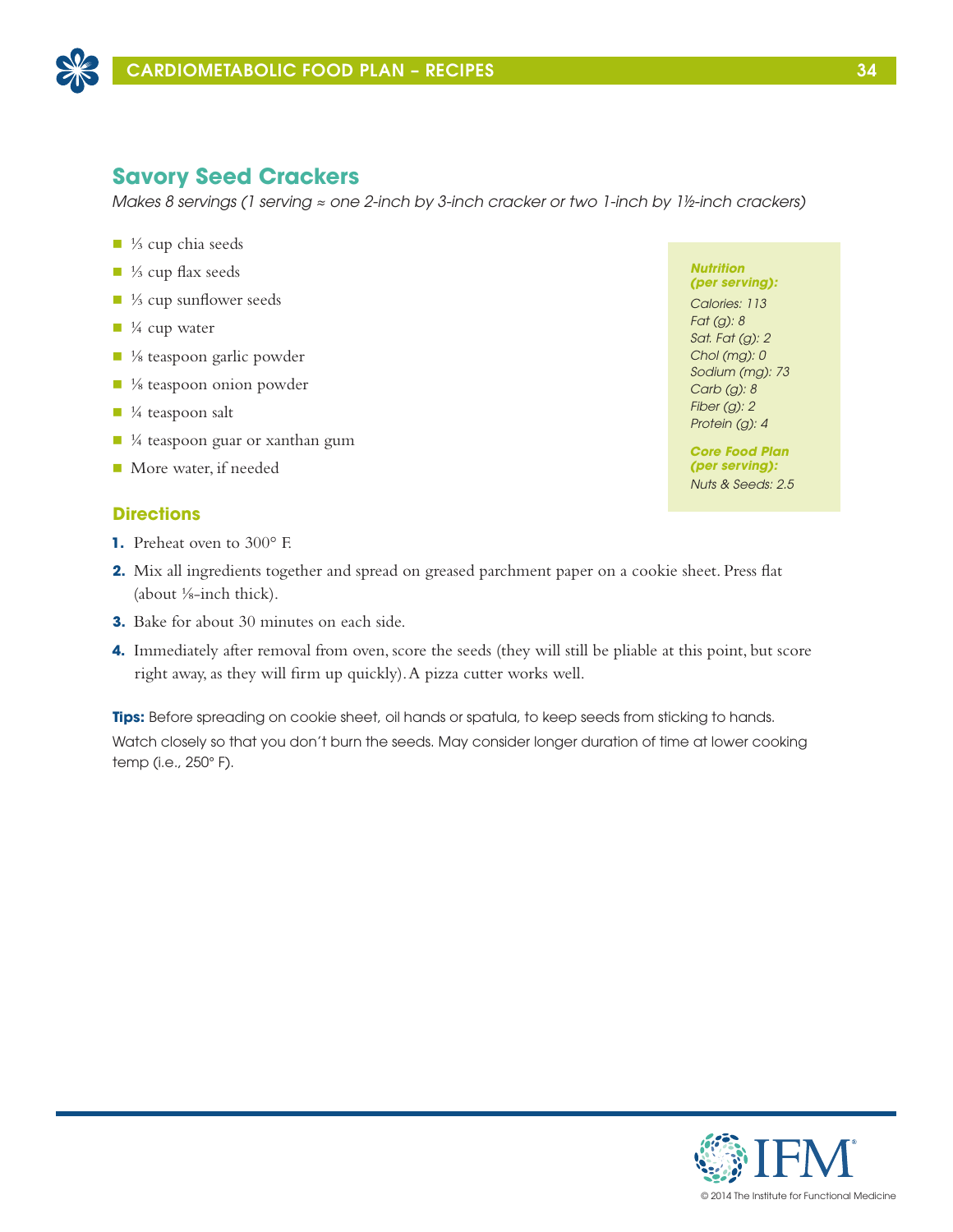

## **Strawberry Peach Kale Smoothie**

*Makes 2 servings*

- 2 cups unsweetened almond, hemp, or coconut milk
- 1 cup frozen strawberries (no sugar added)
- 1 cup frozen peaches (no sugar added)
- 2 cups fresh kale
- 1 teaspoon vanilla extract
- 2 scoops vanilla protein powder (whey or vegan varieties, like pea, rice, organic soy or hemp)

### **Directions**

**1.** Put all in a blender, and mix well. Add ice to make smoothie more slushy, if desired.

**Tips:** Healthy options include adding 1 tablespoon ground flax or chia seed to add omega-3 fats and/or substituting organic baby spinach for the kale.

#### *Nutrition (per serving):*

*Calories: 228 Fat (g): 6 Sat. Fat (g): 1 Chol (mg): 30 Sodium (mg): 260 Carb (g): 29 Fiber (g): 7 Protein (g): 20*

#### *Core Food Plan (per serving):*

*Proteins: 2 ns Veg: 1 Fruit: 1.5*

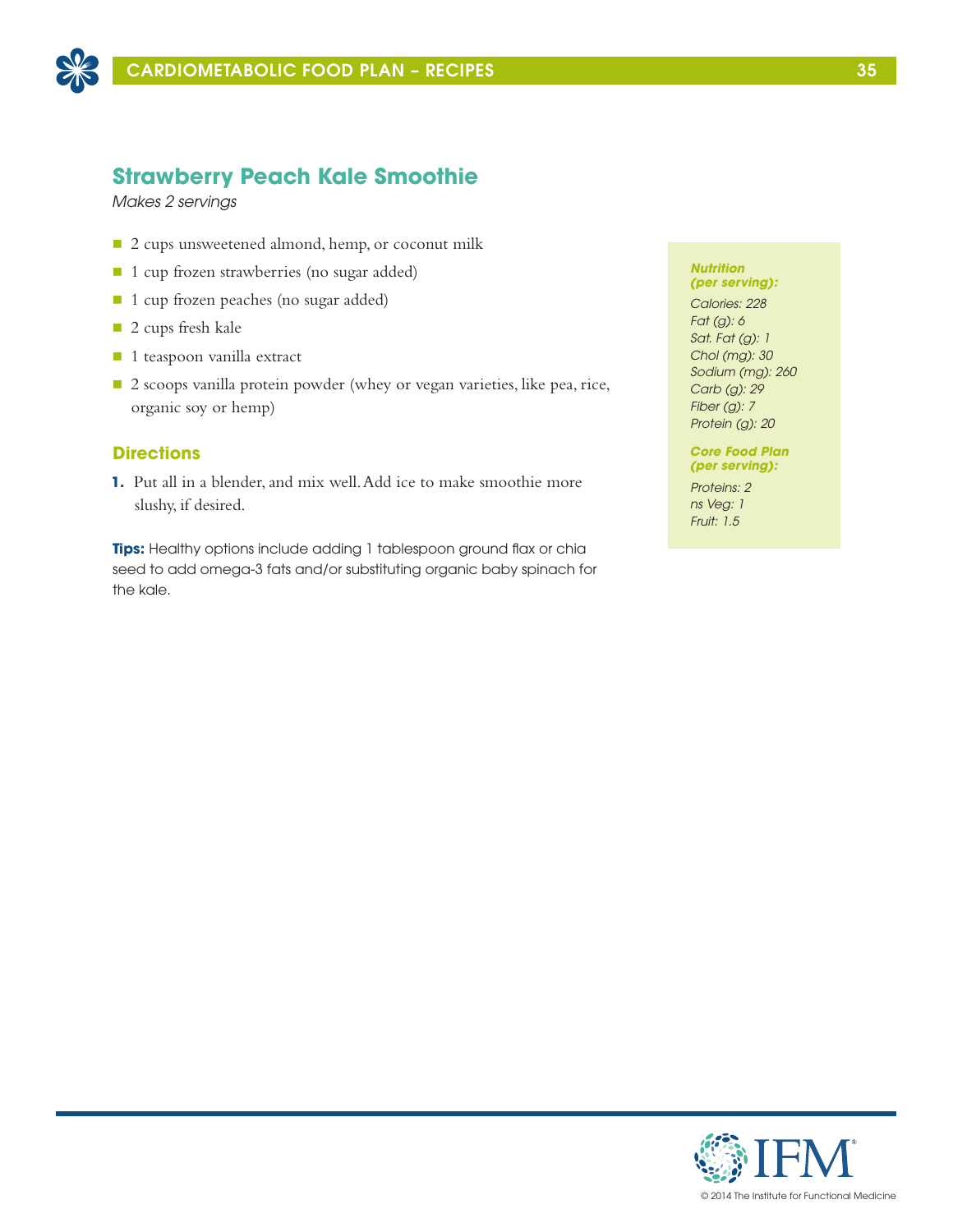

## **Sweet Potato Hummus**

*Makes 8 servings (1 serving ≈ ⅓ cup)*

- 1 large sweet potato (12–14 ounces), cooked and mashed
- 1 can (15 ounces) chick peas, drained, rinsed
- $\blacksquare$  ¼ cup tahini
- $\blacksquare$  ¼ cup fresh lemon juice
- 3 tablespoons extra-virgin olive oil
- 1 small clove garlic, halved
- $\blacksquare$  1½ teaspoons fine sea salt
- 1 teaspoon ground cumin
- $\blacksquare$  ½ teaspoon cinnamon (optional)

### **Directions**

**1.** Combine all ingredients in a food processor, and purée until smooth.

**Tips:** Serve with vegetables, whole grain pita bread, or seed crackers. To reduce sodium content per serving, cut added sea salt to half of current amount, add some pepper, or increase the other spices to desired taste.

#### *Nutrition (per serving):*

*Calories: 180 Fat (g): 10 Sat. Fat (g): 1 Chol (mg): 0 Sodium (mg): 415 Carb (g): 19 Fiber (g): 3 Protein (g): 5*

### *Core Food Plan (per serving):*

*Legumes: 0.5 Nuts & Seeds: 1 Fats & Oils: 1 s Veg: 0.5*

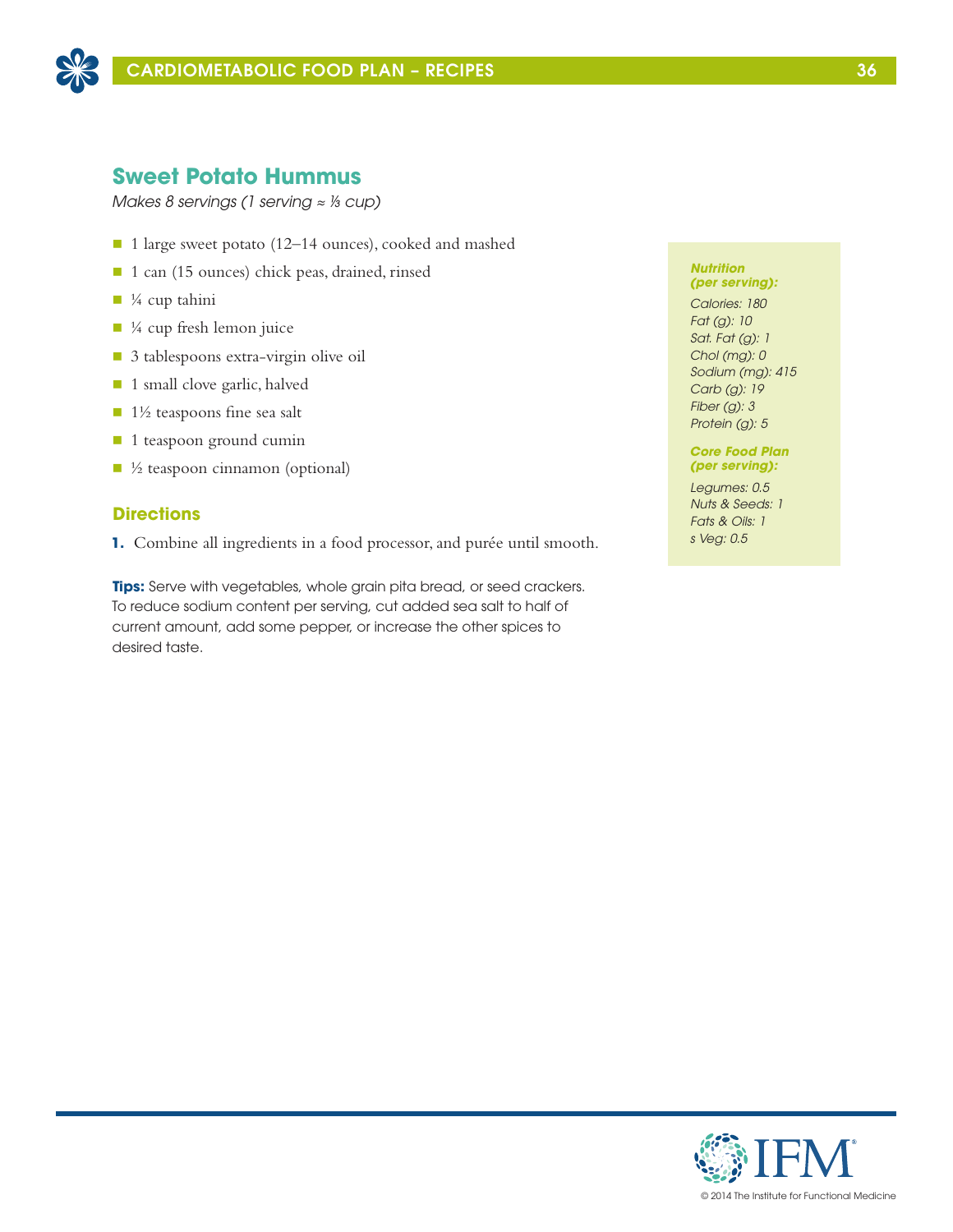

## **Ten Vegetable Soup with Tempeh**

*Makes 4 servings*

- $\Box$  2 tablespoons extra virgin olive oil
- 3 cups chopped green cabbage, quartered
- $\blacksquare$  1 cup cauliflower florets, 1-inch pieces
- 1 medium leek, sliced (use white and 1 inch of light green part)
- 1 small onion, chopped
- 1 medium carrot, chopped
- 1 medium celery stalk, chopped
- 1 can (14.5 ounces) diced tomatoes (no salt added)
- 4 cups low-sodium chicken or vegetable broth
- 1 medium yellow-fleshed potato, diced
- $\blacksquare$  ¼ cup chopped flat-leaf parsley (fresh)
- 1 tablespoon dried thyme
- $\blacksquare$  1½ cups packed Swiss chard or spinach, cut crosswise into ½-inch strips
- $\blacksquare$  2 cups tempeh
- $\blacksquare$  ½ teaspoon sea salt
- $\blacksquare$  ¼ teaspoon freshly ground pepper
- Pinch red pepper flakes or cayenne

### **Directions**

- **1.** Using a large Dutch oven or heavy soup pot with tight-fitting cover, heat oil over medium heat.
- **2.** Add cabbage, cauliflower, leek, onion, carrot, and celery. Stirring occasionally, cook vegetables until cabbage is limp and onion translucent (about 4 to 5 minutes). Cover, reduce heat to low, and cook about 8 minutes (until vegetables release their juices).
- **3.** Add tomatoes (with the liquid), broth, potato, parsley and thyme. Increase heat to medium-high until liquid boils. Cover, reduce heat, and simmer soup for 10 minutes.
- **4.** Add Swiss chard and tempeh, and simmer for 10 minutes. Season soup with sea salt and pepper (and red pepper flakes, if desired). Let sit for 15 minutes before serving.

**Tips:** If desired, refrigerate for up to 4 days, reheating in covered pot over medium heat. Or divide cooled soup among re-sealable freezer bags and freeze. This soup keeps in freezer for up to 2 months.

#### *Nutrition (per serving):*

*Calories: 341 Fat (g): 14 Sat. Fat (g): 2 Chol (mg): 0 Sodium (mg): 399 Carb (g): 38 Fiber (g): 6 Protein (g): 22*

#### *Core Food Plan (per serving):*

*Proteins: 1.5 Legumes: 0.5 Fats & Oils: 1.5 ns Veg: 3 s Veg: 1*

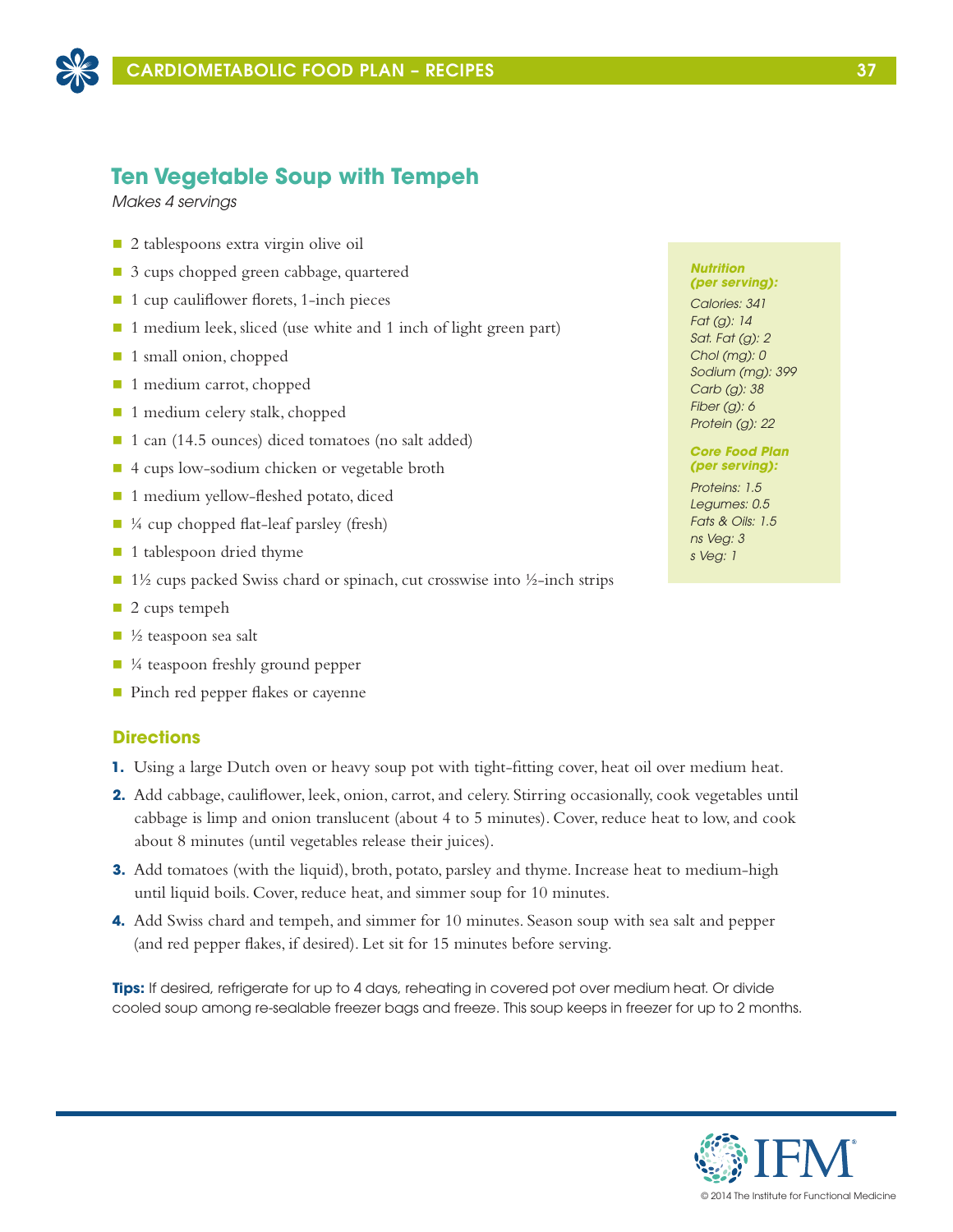

## **Thai Barley and Veggie Stir-Fry with Edamame**

*Makes 4 servings*

- $\blacksquare$  ½ cup pearled barley
- $\blacksquare$  1 cup water
- 1 tablespoon coconut oil, divided
- 2 cloves garlic, finely chopped
- 1 cup thinly sliced Chinese or regular eggplant
- $\blacksquare$  ½ cup chopped red bell pepper
- $\blacksquare$  ½ cup chopped onion
- $\blacksquare$  1 cup green soybeans (edamame)
- 3 tablespoons chopped fresh basil leaves
- $\blacksquare$  1 tablespoon chopped fresh mint leaves
- 8 to 10 drops red pepper hot sauce
- 1 teaspoon low sodium soy sauce
- 2 tablespoon chopped unsalted cashews
- $\blacksquare$  ½ cup shredded red cabbage
- $\blacksquare$  ½ cup shredded carrots

### **Directions**

- **1.** In a medium saucepan, combine barley and water, and bring to a boil. Reduce heat to low, cover, and then cook for 45 minutes or until the barley is tender and liquid is absorbed. Set aside.
- **2.** In a large skillet or wok, heat 1 tablespoon of the coconut oil over medium-high heat. Add garlic and stir-fry for 3 to 4 minutes. Add the cooked barley and stir-fry an additional 3 minutes. Transfer mixture to a dish and set aside.
- **3.** Return the same skillet to stove, and heat the remaining tablespoon of coconut oil over high-heat. Add the eggplant, bell pepper, onion, and soybeans, and stir-fry 3 to 4 minutes.
- **4.** Add basil, mint, hot sauce, and soy sauce. Cook for about 2 minutes.
- **5.** Add the barley and garlic mixture back to the pan, and heat for 3 minutes, stirring frequently.
- **6.** Garnish by topping with chopped cashews, shredded red cabbage, and shredded carrots.

#### *Nutrition (per serving):*

*Calories: 267 Fat (g): 10 Sat. Fat (g): 4 Chol (mg): 0 Sodium (mg): 79 Carb (g): 35 Fiber (g): 9 Protein (g): 13*

*Core Food Plan (per serving):*

*Legumes: 1 Fats & Oils: 2 ns Veg: 2 Grains: 0.5*